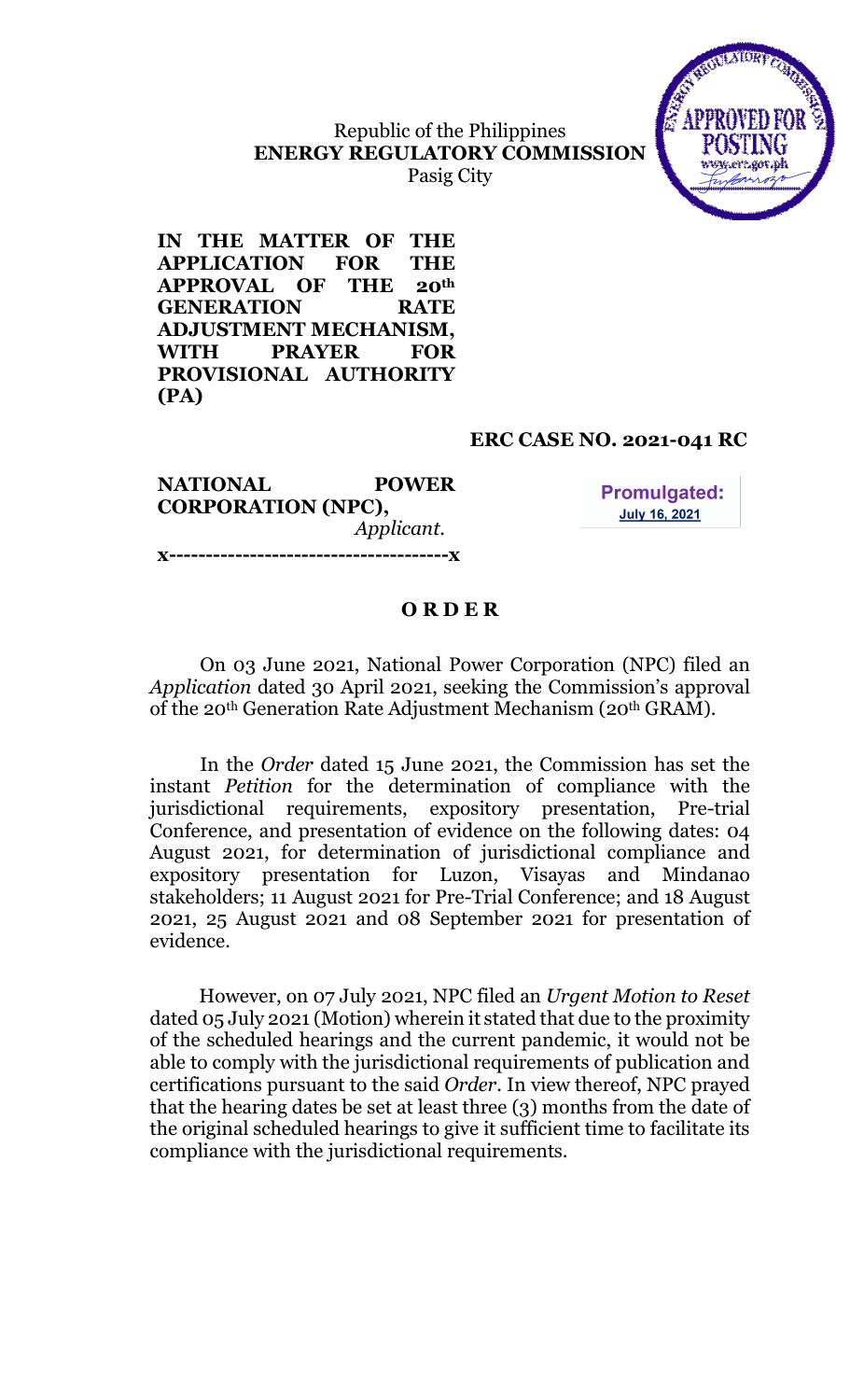#### ERC CASE NO. 2021-041 RC ORDER/08 JULY 2021 PAGE 2 OF 29

Finding the said Motion in order, the Commission grants the same. Accordingly, the above-mentioned hearing dates are hereby cancelled.

IN VIEW OF THE FOREGOING, the Commission hereby sets the instant Application for determination of compliance with the jurisdictional requirements, expository presentation, Pre-trial Conference and presentation of evidence on the following dates and online platform for the conduct thereof pursuant to Resolution No. 09, Series 0f 2020<sup>1</sup> dated 24 September 2020 and Resolution No. 01, Series of 2021, dated 17 December 2020 (ERC Revised Rules of Practice and Procedure)<sup>2</sup>:

| Date                                                                                     | <b>Platform</b>                  | <b>Activity</b>                                                                                                                                                          |
|------------------------------------------------------------------------------------------|----------------------------------|--------------------------------------------------------------------------------------------------------------------------------------------------------------------------|
| 03 November 2021<br>(Wednesday) at two<br>o'clock in the afternoon<br>(2:00 P.M.)        | <b>Microsoft</b><br><b>Teams</b> | Determination of<br>compliance with<br>jurisdictional<br>requirements and<br><b>Expository</b><br>Presentation for Luzon,<br>Visayas and Mindanao<br><b>Stakeholders</b> |
| 10 November 2021<br>(Wednesday) at two<br>o'clock in the afternoon<br>(2:00 P.M.)        | <b>Microsoft</b><br><b>Teams</b> | <b>Pre-trial Conference</b><br>and Presentation of<br>Evidence                                                                                                           |
| 17 November 2021<br>(Wednesday) at two<br>o'clock in the afternoon<br>(2:00 P.M.)        | <b>Microsoft</b><br><b>Teams</b> | Presentation of<br>Evidence                                                                                                                                              |
| <b>24 November 2021</b><br>(Wednesday) at two<br>o'clock in the afternoon<br>(2:00 P.M.) | <b>Microsoft</b><br><b>Teams</b> | Presentation of<br>Evidence                                                                                                                                              |

RELATIVE THERETO, NPC is hereby directed to:

1) Cause the publication of the attached Notice of Virtual Hearing in two (2) newspapers of nationwide circulation in the Philippines at its own expense, twice (2x) within two (2) successive weeks, the dates of publication not being less

 $\overline{a}$ <sup>1</sup> A Resolution Adopting the Guidelines Governing Electronic Applications, Filings and Virtual Hearings Before the Energy Regulatory Commission;

<sup>&</sup>lt;sup>2</sup> A Resolution Adopting the Revised Rules of Practice and Procedure of the Energy Regulatory Commission.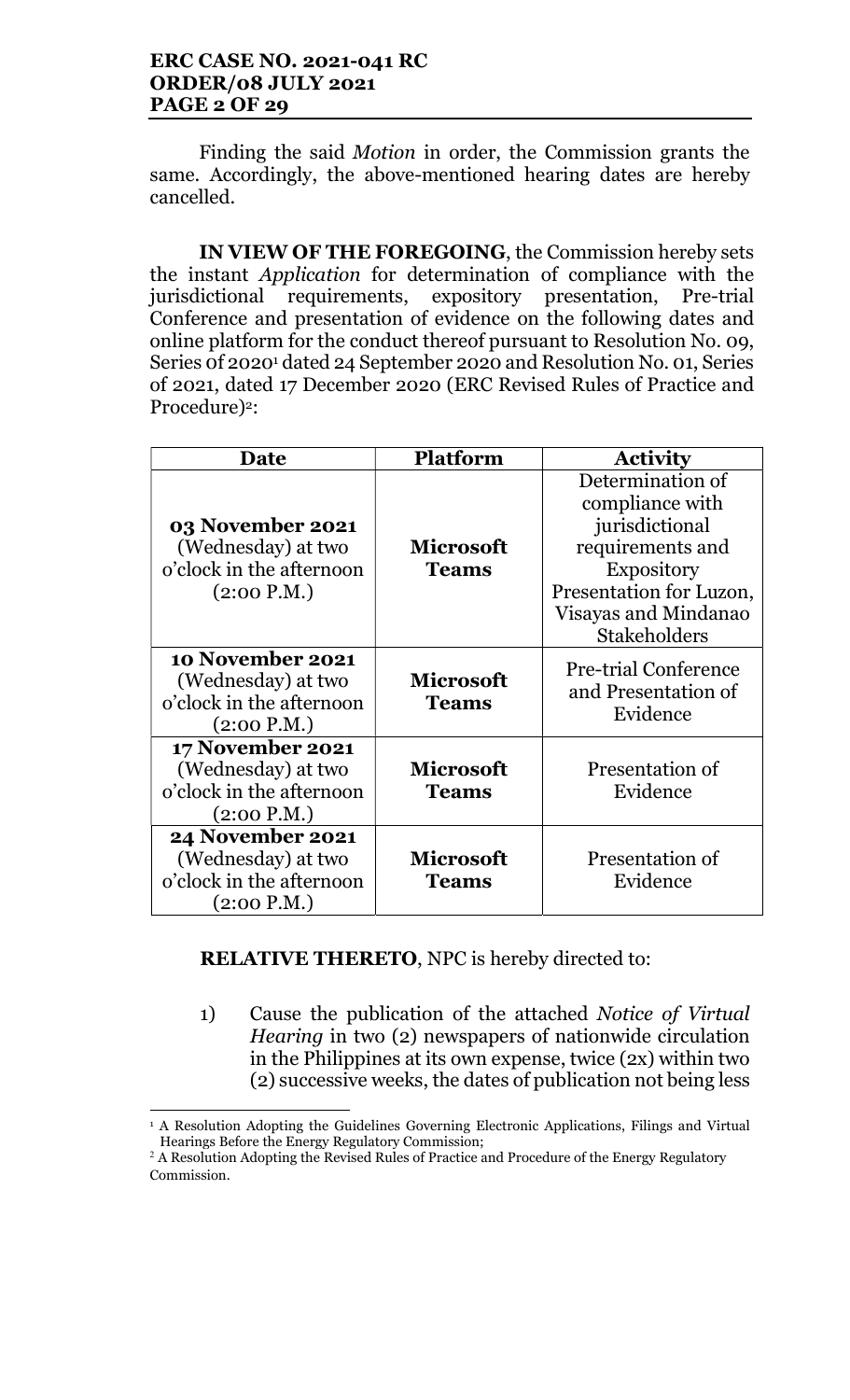than seven (7) days apart, and the date of the last publication to be made not later than ten (10) days before the date of the scheduled initial hearing;

- 2) Furnish with copies of this Order and the attached Notice of Virtual Hearing the Offices of the Provincial Governor, the City and the Municipal Mayors, and the Local Government Unit (LGU) legislative bodies covered by the franchise area of distribution utilities where the NPC-Small Power Utilities Group (NPC-SPUG) operates for the appropriate posting thereof on their respective bulletin boards;
- 3) Inform the consumers within the affected area, by any other means available and appropriate, of the filing of the Application, its reasons therefor, and of the scheduled virtual hearings thereon;
- 4) Furnish with copies of this Order and the attached Notice of Virtual Hearing, the Office of the Solicitor General (OSG), the Commission on Audit (COA), and the Committees on Energy of both Houses of Congress. They are hereby requested, if they so desire to send their duly authorized representatives and attend the scheduled hearings; and
- 5) Furnish with copies of the Application and its attachments all those making requests therefor, subject to the resolution of the prayer for confidential treatment of information, if any, and reimbursement of reasonable photocopying costs.<sup>3</sup>

Within five (5) calendar days prior to the date of the initial virtual hearing, NPC must submit to the Commission via electronic mail (email) at <u>docket@erc.ph</u>, copy furnish the Legal Service through  $legal@erc.ph$ , the scanned copies of its written compliance with the aforementioned jurisdictional requirements attaching therewith, methodically arranged and duly marked, the following:

1) The evidence of publication of the attached Notice of Virtual Hearing consisting of affidavit of the Editors or Business Managers of the newspapers where the said Notice of Virtual Hearing was published, and the complete issues of the said newspapers;

 $\overline{a}$ 

<sup>3</sup> For the e-mail address of the applicant, please see page 7.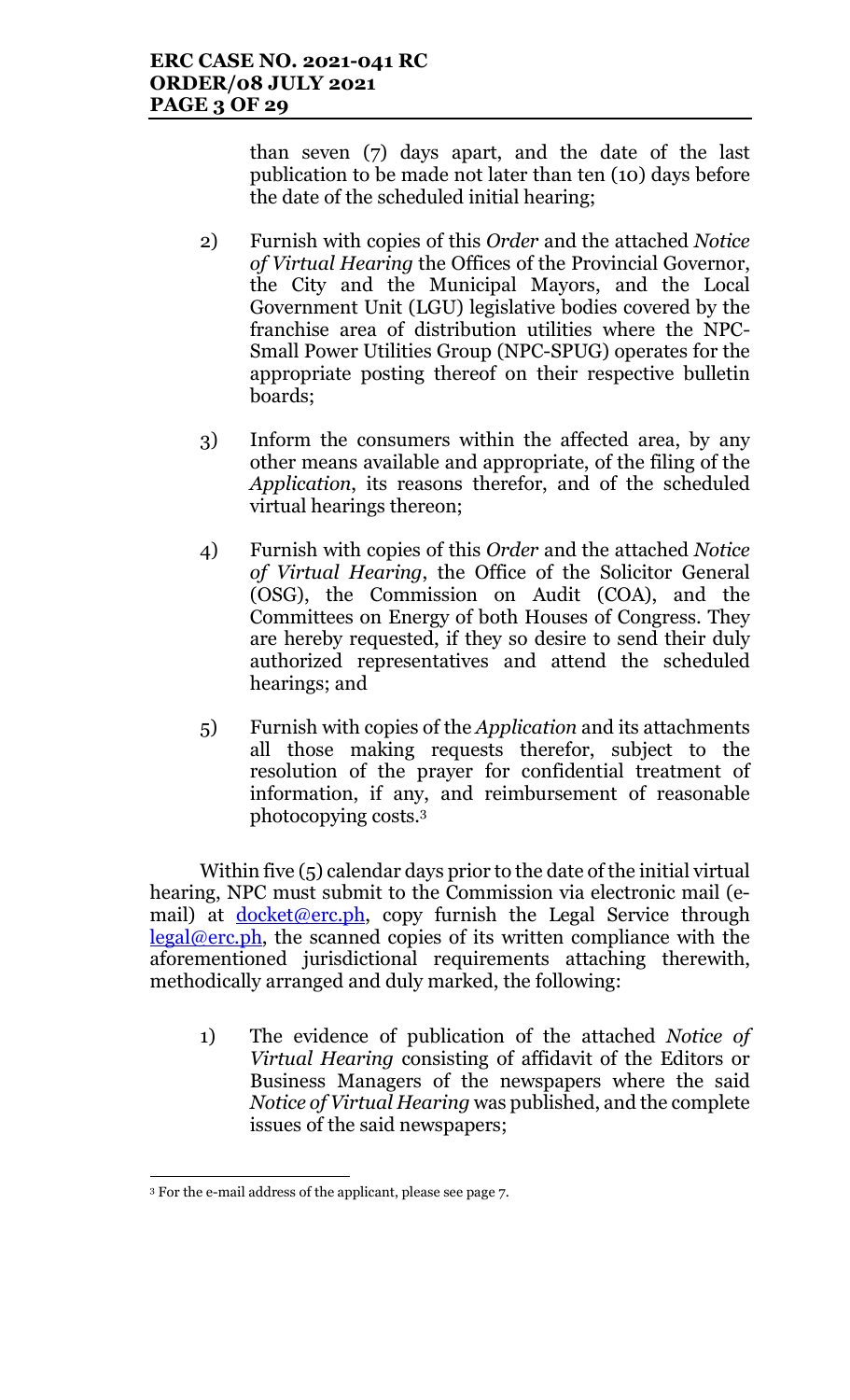- 2) The evidence of actual posting of this Order and the attached Notice of Virtual Hearing consisting of certifications issued to that effect, signed by the aforementioned Governors, Mayors, and LGU legislative bodies or their duly authorized representatives, bearing the seals of their offices;
- 3) The evidence of other means employed by NPC to inform the consumers affected of the filing of the Application, its reasons therefor, and of the scheduled hearing thereon;
- 4) The evidence of receipt of copies of this Order and the attached Notice of Virtual Hearing by the OSG, COA, and the Committees on Energy of both Houses of Congress;
- 5) The evidence of receipt of copies of the Application and its attachments by all those making requests therefor, if any; and
- 6) Such other proofs of compliance with the requirements of the Commission.

Moreover, NPC is hereby required to post on its bulletin boards, the scanned copies of the foregoing jurisdictional requirements, together with the newspaper publications and certifications issued by the concerned Office of the Mayors, Governor and Local Legislative Bodies, and to submit proof of its posting thereof.

NPC and all interested parties are also required to submit via email at docket@erc.ph, copy furnish the Legal Service through  $legal@erc.ph$ , at least five (5) calendar days before the date of the scheduled virtual hearing and Pre-trial Conference, their respective Pre-Trial Briefs containing, among others:

- 1) A summary of admitted facts and proposed stipulation of facts;
- 2) The issues to be tried or resolved;
- 3) The documents or exhibits to be presented, stating the purposes and proposed markings therefor, which should also be attached to the Pre-trial Brief; and
- 4) The number and names of the witnesses, with their written testimonies in a Judicial Affidavit form attached to the Pretrial Brief.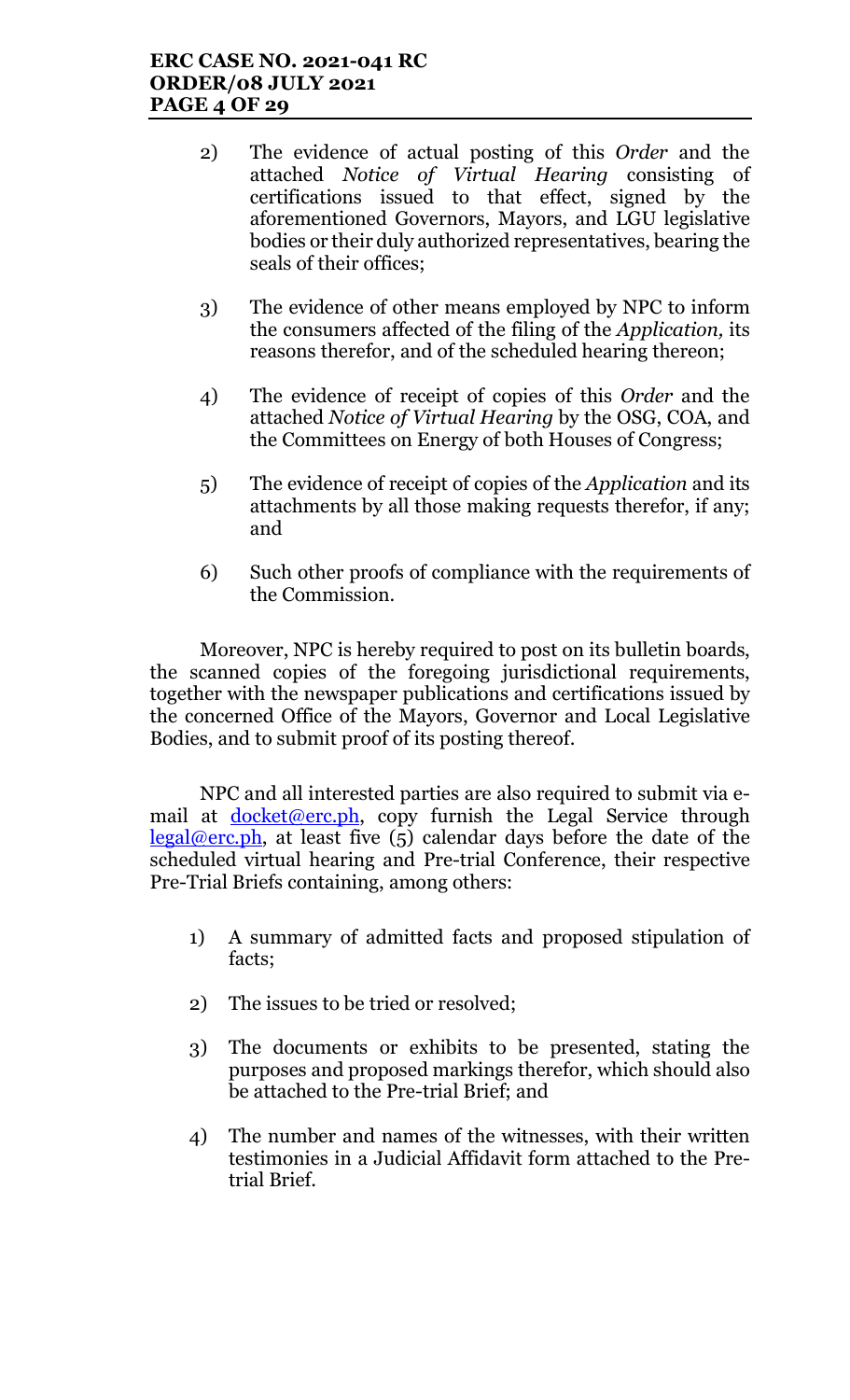#### ERC CASE NO. 2021-041 RC ORDER/08 JULY 2021 PAGE 5 OF 29

NPC must ensure that all the documents or exhibits proposed to be presented have already been duly submitted to the Commission at least five (5) calendar days before the date of the scheduled initial virtual hearing and Pre-trial Conference pursuant to the preceding paragraph.

Failure of NPC to comply with the above requirements within the prescribed period shall be a ground for cancellation of the scheduled hearings, and the resetting of which shall be six (6) months from the said date of cancellation.

NPC must also be prepared to make an expository presentation of the instant Application, aided by whatever communication medium that it may deem appropriate for the purpose, in order to put in plain words and explain, for the benefit of the consumers and other concerned parties, the nature of the Application with relevant information and pertinent details substantiating the reasons and justifications being cited in support thereof.

NPC is hereby directed to file a copy of its Expository Presentation via e-mail at  $d$ ocket@erc.ph, copy furnish the Legal Service through  $\text{legal@erc.ph.}$  at least five (5) calendar days prior to the scheduled virtual hearing. NPC shall also be required, upon the request of any stakeholder, to provide an advance copy of its expository presentation, at least five (5) calendar days prior to the scheduled virtual hearing.

Any interested stakeholder may submit its comments and/or clarifications at least one (1) calendar day prior to the scheduled virtual hearing, via e-mail at <u>docket@erc.ph</u>, copy furnish the Legal Service through  $\text{legal@erc.ph.}$  The Commission shall give priority to the stakeholders who have duly submitted their respective comments and/or clarifications, to discuss the same and propound questions during the course of the expository presentation.

NPC is hereby directed to submit, either through personal service, registered or ordinary mail/private courier, one (1) set of the original or certified true hard/printed copy/ies of its Jurisdictional Compliance, Expository Presentation, Pre-trial Brief, and Judicial Affidavit/s of witness/es, within five (5) working days from the date that the same were electronically submitted, as reflected in the acknowledgment receipt e-mail sent by the Commission. Similarly, all interested parties who filed their Petition for Intervention or Opposition are required to submit the hard/printed copy thereof within the same period through any of the available modes of service.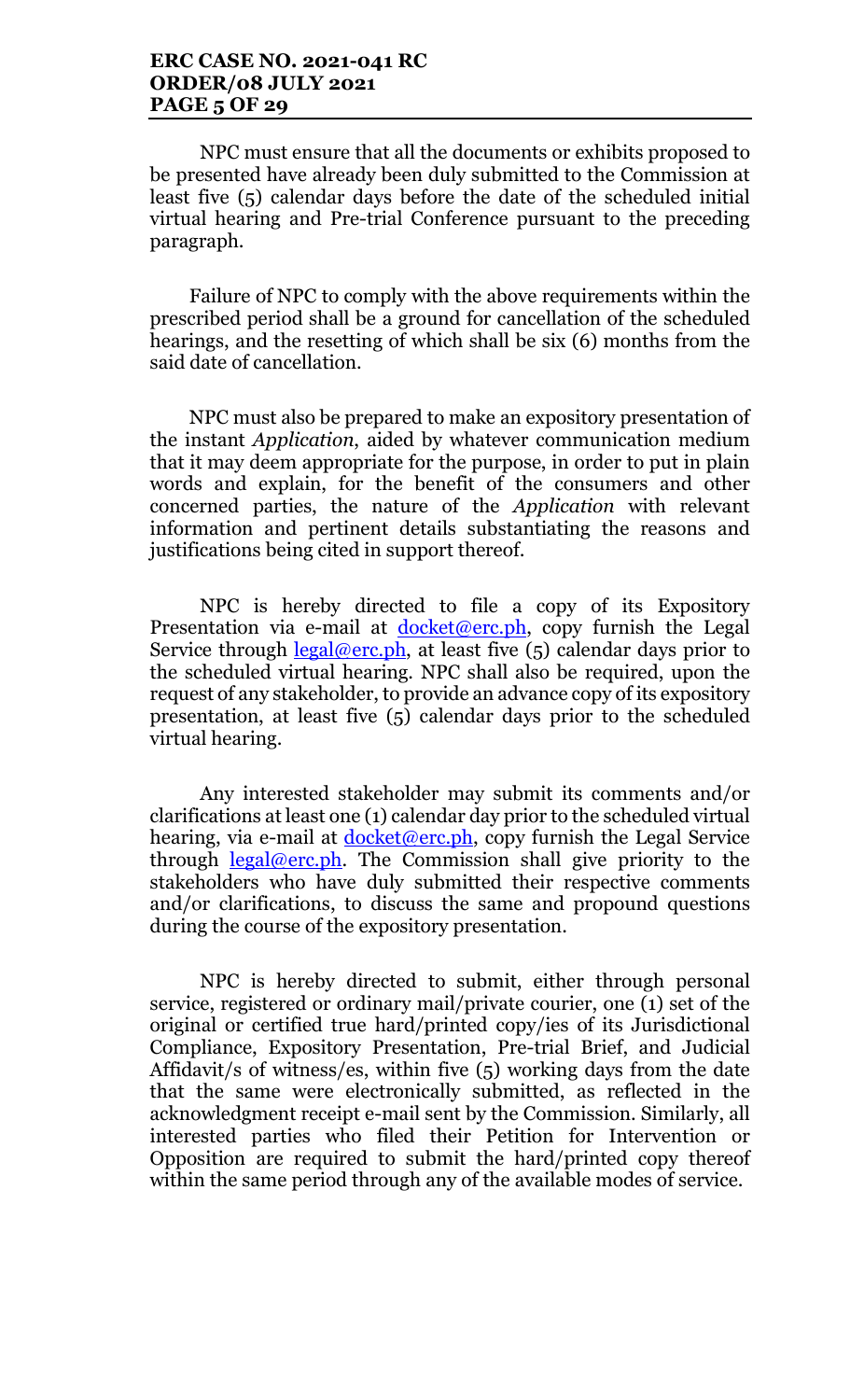Finally, NPC, including its authorized representative/s and witness/es, are hereby directed to provide the Commission, through legal.virtualhearings@erc.ph, with their respective e-mail addresses upon receipt of this Order. The Commission will send the access link/s to the aforementioned hearing platform within five (5) working days prior to the scheduled hearings.

# SO ORDERED.

Offi

Pasig City, 08 July 2021.

ERC

FOR AND BY AUTHORITY OF THE COMMISSION: AGNES VST DEVANADERA <u> Harry Harry Harry Harry Harry Harry Harry Harry Harry Harry Harry Harry Harry Harry Harry Harry Harry Harry Harry Harry Harry Harry Harry Harry Harry Harry Harry Harry Harry Harry Harry Harry Harry Harry Harry Harry Harr</u> Chairperson and CEO

 $\frac{p}{p}$  Lg  $\frac{p}{p}$ <br>LS: RCP/LSP/MCCG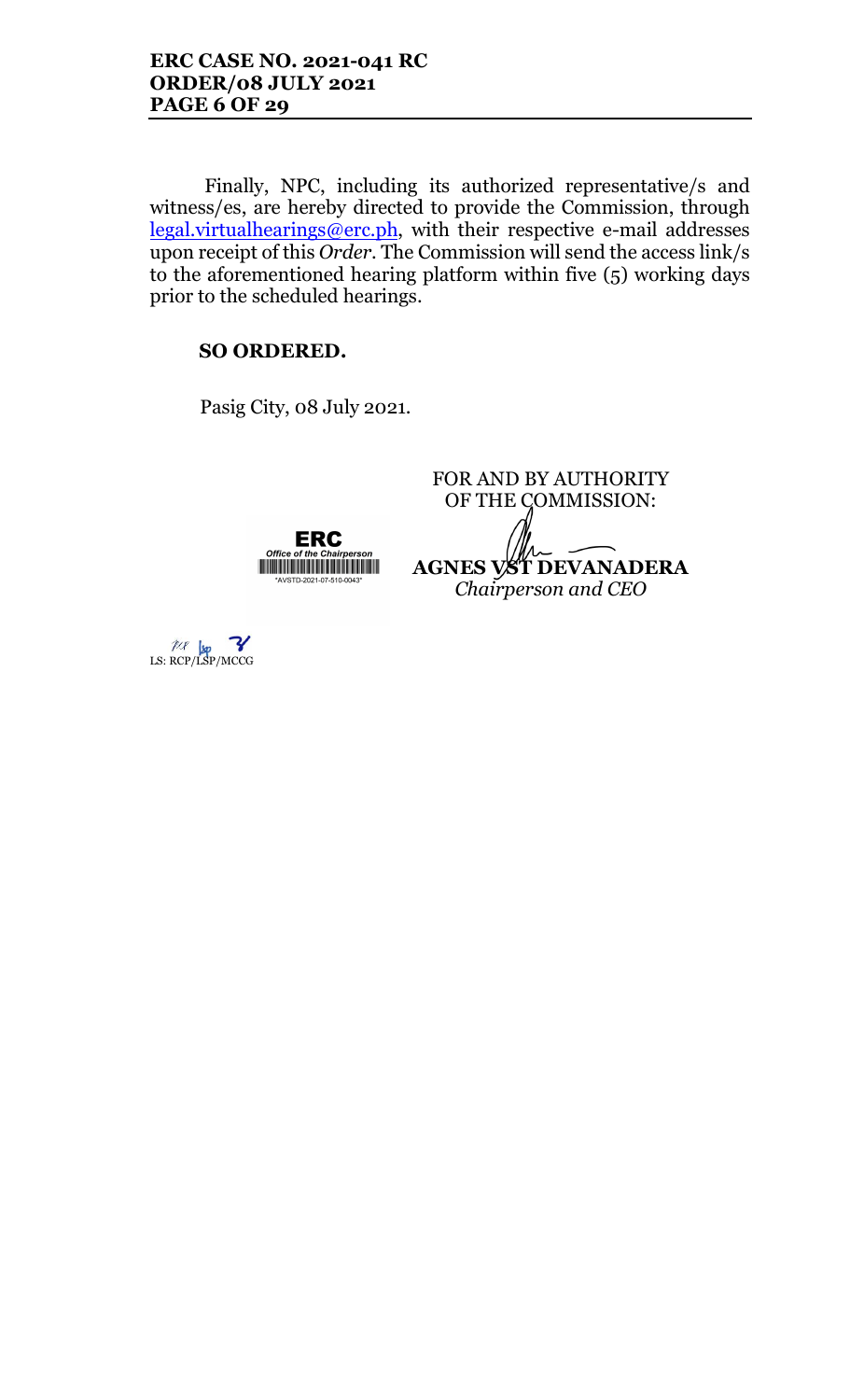# ERC CASE NO. 2021-041 RC ORDER/08 JULY 2021 PAGE 7 OF 29

Copy furnished:

| 1. | Atty. Melchor P. Ridulme, Atty. Delfin L. Buenafe II,       |
|----|-------------------------------------------------------------|
|    | Atty. May Rose C. Pintor, Atty. Bienvenido Mabulac II       |
|    | Counsels for Applicant NPC                                  |
|    | Office of the General Counsel, National Power Corporation   |
|    | BIR Road cor. Quezon Avenue,                                |
|    | Diliman, Quezon City                                        |
|    | Emails: mpridulme@napocor.gov.ph, dlbuenafe@napocor.gov.ph, |
|    | mrcpintor@napocor.gov.ph, blmabulac@napocor.gov.ph          |
|    |                                                             |

- 2. National Power Corporation (NPC) Applicant BIR Road cor. Quezon Avenue, Diliman, Quezon City Email: corpcomm@napocor.gov.ph
- 3. THE OFFICE OF THE SOLICITOR GENERAL 134 Amorsolo Street, Legaspi Village, Makati City Metro Manila Email: <u>docket@osg.gov.ph</u>
- 4. THE COMMISSION ON AUDIT Don Mariano Marcos Avenue Diliman, Quezon City, Metro Manila Email: citizensdesk@coa.gov.ph
- 5. THE SENATE COMMITIEE ON ENERGY Senate of the Philippines GSIS Building, Roxas Blvd., Pasay City, Metro Manila Email: senateenergycommittee@gmail.com
- 6. THE HOUSE COMMITTEE ON ENERGY House of Representatives Batasan Hills, Quezon City, Metro Manila Email: committee.energy@house.gov.ph McKinley Town Center, Fort Bonifacio, Taguig City
- 7. Office of the City Mayor Quezon City
- 8. Office of the Legislative Government Unit (LGU) Legislative Body Quezon City
- 9. Office of the Provincial Governor Province of Bulacan
- 10. Office of the Legislative Government Unit (LGU) Legislative Body Province of Bulacan
- 11. Office of the City Mayor Cebu City
- 12. Office of the Legislative Government Unit (LGU) Legislative Body Cebu City
- 13. Office of the City Mayor Davao City
- 14. Office of the Legislative Government Unit (LGU) Legislative Body Davao City
- 15. Office of the Provincial Governor Batanes
- 16. Office of the Legislative Government Unit (LGU) Legislative Body Batanes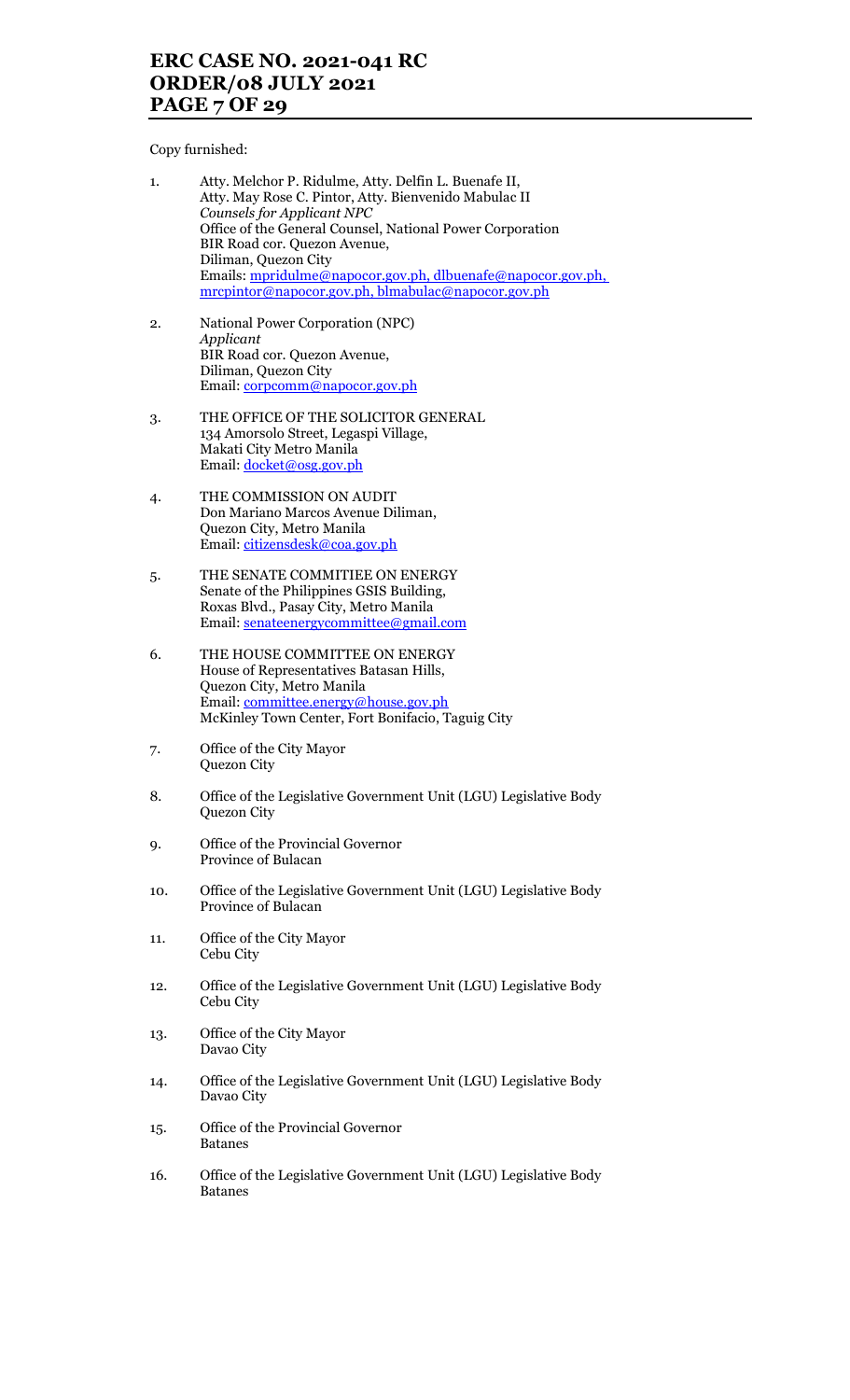# ERC CASE NO. 2021-041 RC ORDER/08 JULY 2021 PAGE 8 OF 29

- 17. Office of the City Mayor Basco, Batanes
- 18. Office of the Legislative Government Unit (LGU) Legislative Body Basco, Batanes
- 19. Office of the Municipal Mayor Itbayat, Batanes
- 20. Office of the Legislative Government Unit (LGU) Legislative Body Itbayat, Batanes
- 21. Office of the Municipal Mayor Sabtang, Batanes
- 22. Office of the Legislative Government Unit (LGU) Legislative Body Sabtang, Batanes
- 23. Office of the Municipal Mayor Mahatao, Batanes
- 24. Office of the Legislative Government Unit (LGU) Legislative Body Legislative Body Mahatao, Batanes
- 25. Office of the Municipal Mayor Uyugan, Batanes
- 26. Office of the Legislative Government Unit (LGU) Legislative Body Legislative Body Uyugan, Batanes
- 27. Office of the Municipal Mayor Ivana, Batanes
- 28. Office of the Legislative Government Unit (LGU) Legislative Body Legislative Body Ivana, Batanes
- 29. General Manager Batanes Electric Cooperative, Inc. (BATANELCO)
- 30. Office of the Provincial Governor Cagayan
- 31. Office of the Legislative Government Unit (LGU) Legislative Body Cagayan
- 32. Office of the Municipal Mayor Calayan, Cagayan
- 33. Office of the Legislative Government Unit (LGU) Legislative Body Legislative Body Calayan, Cagayan
- 34. General Manager Cagayan II Electric Cooperative, Inc. (CAGELCO II)
- 35. Office of the Provincial Governor Apayao
- 36. Office of the Legislative Government Unit (LGU) Legislative Body Apayao
- 37. Office of the Municipal Mayor Kabugao, Apayao
- 38. Office of the Legislative Government Unit (LGU) Legislative Body Legislative Body Kabugao, Apayao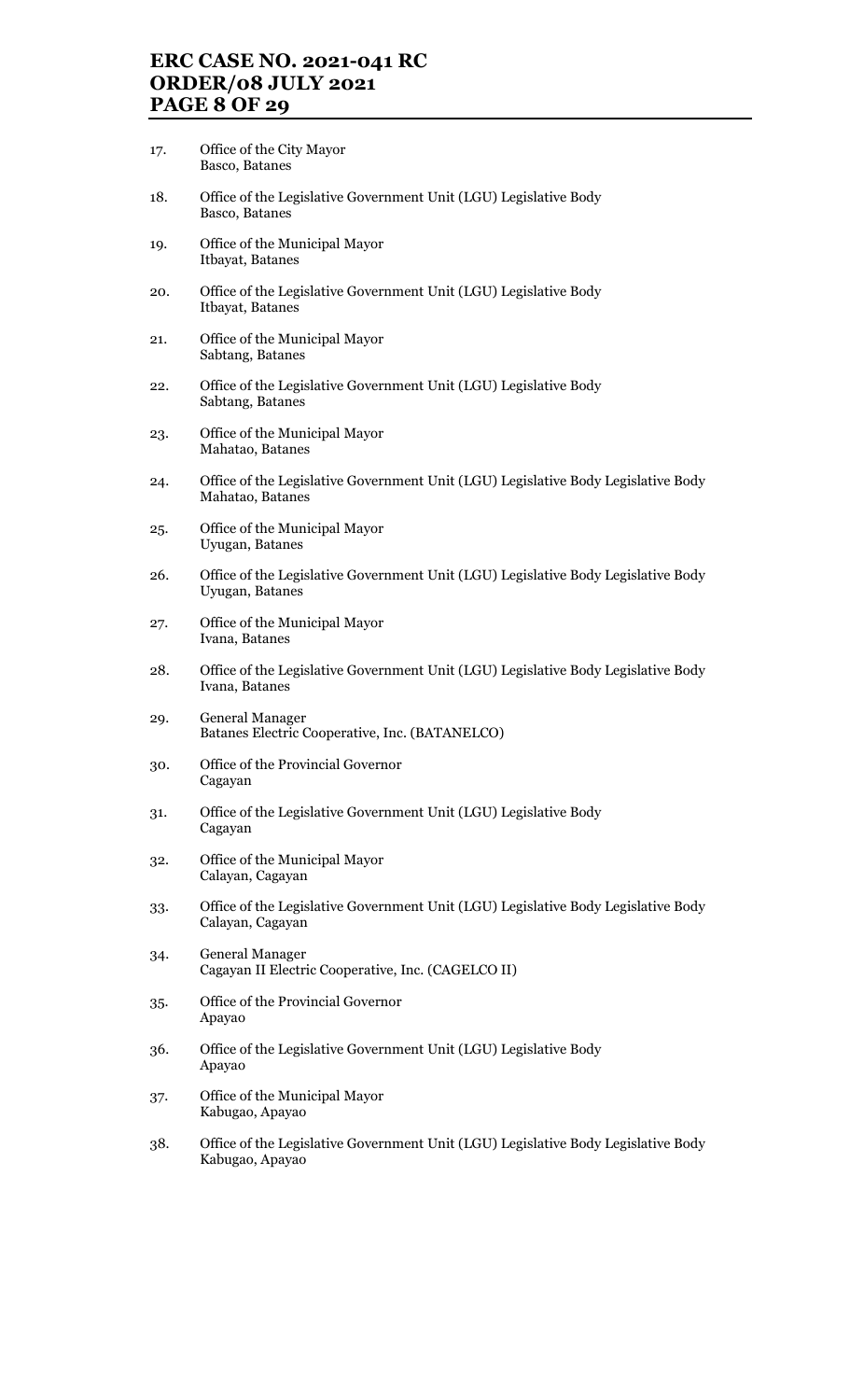# ERC CASE NO. 2021-041 RC ORDER/08 JULY 2021 PAGE 9 OF 29

- 39. Office of the Provincial Governor Kalinga
- 40. Office of the Legislative Government Unit (LGU) Legislative Body Kalinga
- 41. Office of the Municipal Mayor Lubuagan, Kalinga
- 42. Office of the Legislative Government Unit (LGU) Legislative Body Legislative Body Lubuagan, Kalinga
- 43. General Manager Kalinga-Apayao Electric Cooperative, Inc. (KAELCO)
- 44. Office of the Provincial Governor Isabela
- 45. Office of the Legislative Government Unit (LGU) Legislative Body Isabela
- 46. Office of the Municipal Mayor Palanan, Isabela
- 47. Office of the Legislative Government Unit (LGU) Legislative Body Legislative Body Palanan, Isabela
- 48. Office of the Municipal Mayor Maconacon, Isabela
- 49. Office of the Legislative Government Unit (LGU) Legislative Body Legislative Body Maconacon, Isabela
- 50. Office of the Municipal Mayor Dinapigue, Isabela
- 51. Office of the Legislative Government Unit (LGU) Legislative Body Legislative Body Dinapigue, Isabela
- 52. General Manager Isabela II Electric Cooperative, Inc. (ISELCO II)
- 53. Office of the Provincial Governor Aurora
- 54. Office of the Legislative Government Unit (LGU) Legislative Body Aurora
- 55. Office of the Municipal Mayor Casiguran, Aurora
- 56. Office of the Legislative Government Unit (LGU) Legislative Body Legislative Body Casiguran, Aurora
- 57. Office of the Municipal Mayor Dingalan, Aurora
- 58. Office of the Legislative Government Unit (LGU) Legislative Body Legislative Body Dingalan, Aurora
- 59. Office of the Municipal Mayor Dilasag, Aurora
- 60. Office of the Legislative Government Unit (LGU) Legislative Body Legislative Body Dilasag, Aurora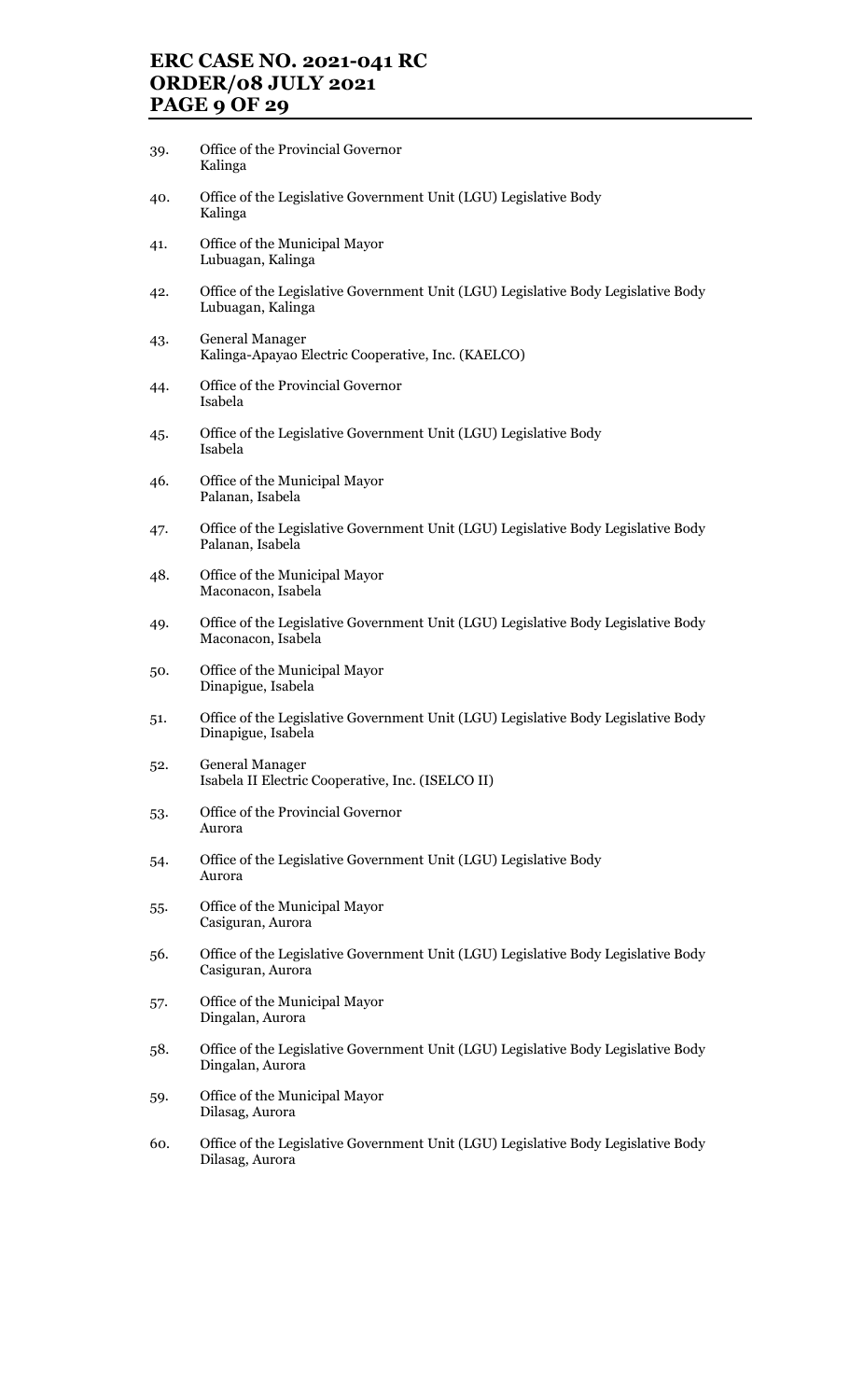# ERC CASE NO. 2021-041 RC ORDER/08 JULY 2021 PAGE 10 OF 29

- 61. Office of the Municipal Mayor Dinalungan, Aurora
- 62. Office of the Legislative Government Unit (LGU) Legislative Body Legislative Body Dinalungan, Aurora
- 63. General Manager Aurora Electric Cooperative, Inc. (AURELCO)
- 64. Office of the Provincial Governor Quezon
- 65. Office of the Legislative Government Unit (LGU) Legislative Body Quezon
- 66. Office of the Municipal Mayor Jomalig, Quezon
- 67. Office of the Legislative Government Unit (LGU) Legislative Body Legislative Body Jomalig, Quezon
- 68. Office of the Municipal Mayor Patnanungan, Quezon
- 69. Office of the Legislative Government Unit (LGU) Legislative Body Legislative Body Patnanungan, Quezon
- 70. Office of the Municipal Mayor Polilio, Quezon
- 71. Office of the Legislative Government Unit (LGU) Legislative Body Legislative Body Polilio, Quezon
- 72. General Manager Quezon II Electric Cooperative, Inc. (QUEZELCO II)
- 73. Office of the Provincial Governor Batangas
- 74. Office of the Legislative Government Unit (LGU) Legislative Body Batangas
- 75. Office of the Municipal Mayor Tingloy, Batangas
- 76. Office of the Legislative Government Unit (LGU) Legislative Body Legislative Body Tingloy, Batangas
- 77. General Manager Batangas II Electric Cooperative, Inc. (BATELEC II)
- 78. Office of the Provincial Governor Marinduque
- 79. Office of the Legislative Government Unit (LGU) Legislative Body Marinduque
- 80. Office of the Municipal Mayor Boac, Marinduque
- 81. Office of the Legislative Government Unit (LGU) Legislative Body Legislative Body Boac, Marinduque
- 82. Office of the Municipal Mayor Mogpog, Marinduque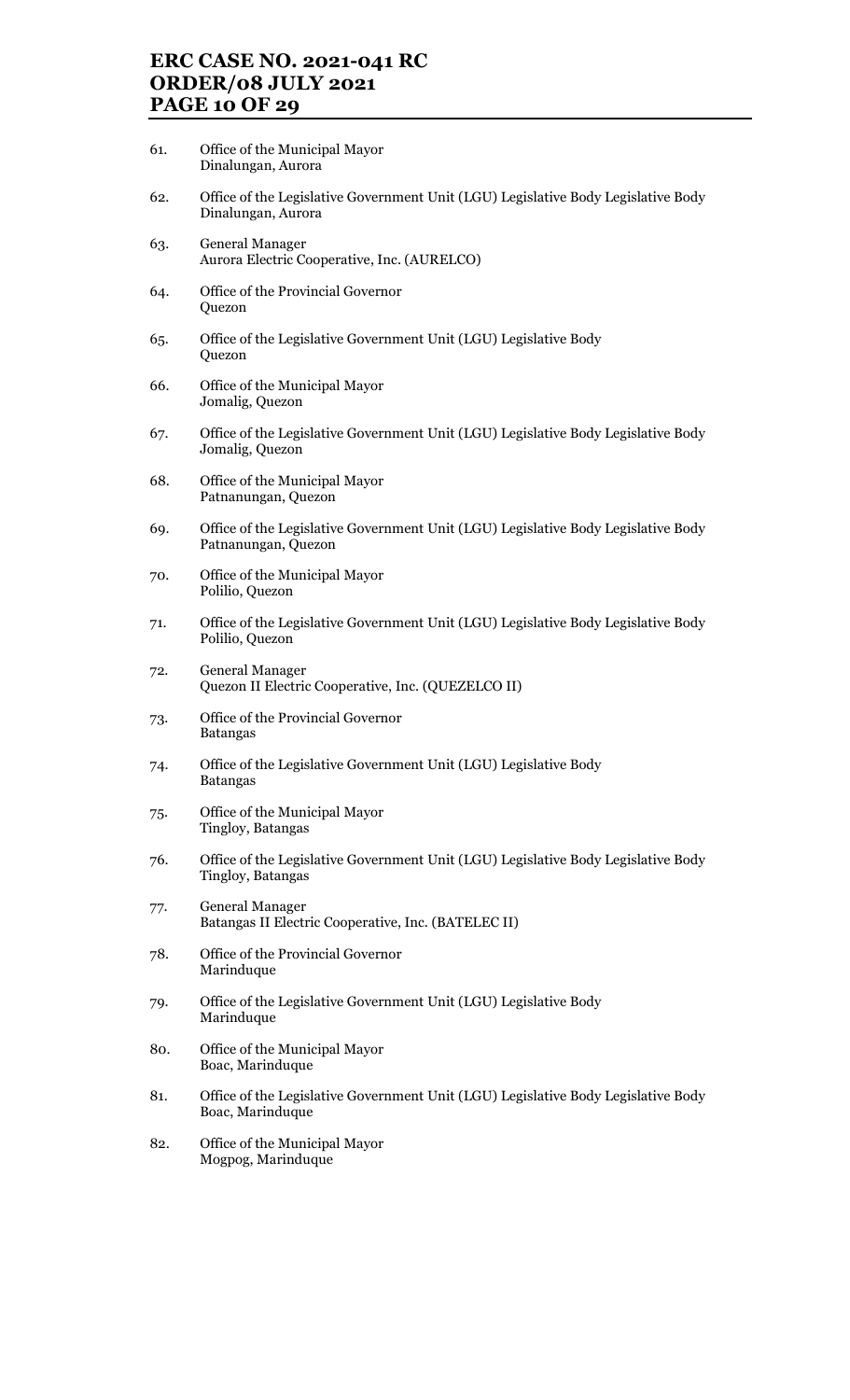# ERC CASE NO. 2021-041 RC ORDER/08 JULY 2021 PAGE 11 OF 29

- 83. Office of the Legislative Government Unit (LGU) Legislative Body Legislative Body Mogpog, Marinduque
- 84. Office of the Municipal Mayor Santa Cruz, Marinduque
- 85. Office of the Legislative Government Unit (LGU) Legislative Body Legislative Body Santa Cruz, Marinduque
- 86. Office of the Municipal Mayor Torrijos, Marinduque
- 87. Office of the Legislative Government Unit (LGU) Legislative Body Legislative Body Torrijos, Marinduque
- 88. Office of the Municipal Mayor Buenavista, Marinduque
- 89. Office of the Legislative Government Unit (LGU) Legislative Body Legislative Body Buenavista, Marinduque
- 90. Office of the Municipal Mayor Gasan, Marinduque
- 91. Office of the Legislative Government Unit (LGU) Legislative Body Legislative Body Gasan, Marinduque
- 92. Genearl Manager Marinduque Electric Cooperative, Inc. (MARELCO)
- 93. Office of the Provincial Governor Occidental Mindoro
- 94. Office of the Legislative Government Unit (LGU) Legislative Body Occidental Mindoro
- 95. Office of the City Mayor Lubang, Occidental Mindoro
- 96. Office of the Legislative Government Unit (LGU) Legislative Body Lubang, Occidental Mindoro
- 97. Office of the Municipal Mayor Mamburao, Occidental Mindoro
- 98. Office of the Legislative Government Unit (LGU) Legislative Body Mamburao, Occidental Mindoro
- 99. Office of the Municipal Mayor Paluan, Occidental Mindoro
- 100. Office of the Legislative Government Unit (LGU) Legislative Body Paluan, Occidental Mindoro
- 101. Office of the Municipal Mayor San Jose, Occidental Mindoro
- 102. Office of the Legislative Government Unit (LGU) Legislative Body San Jose, Occidental Mindoro
- 103. Office of the Municipal Mayor Abra de Ilog, Occidental Mindoro
- 104. Office of the Legislative Government Unit (LGU) Legislative Body Abra de Ilog, Occidental Mindoro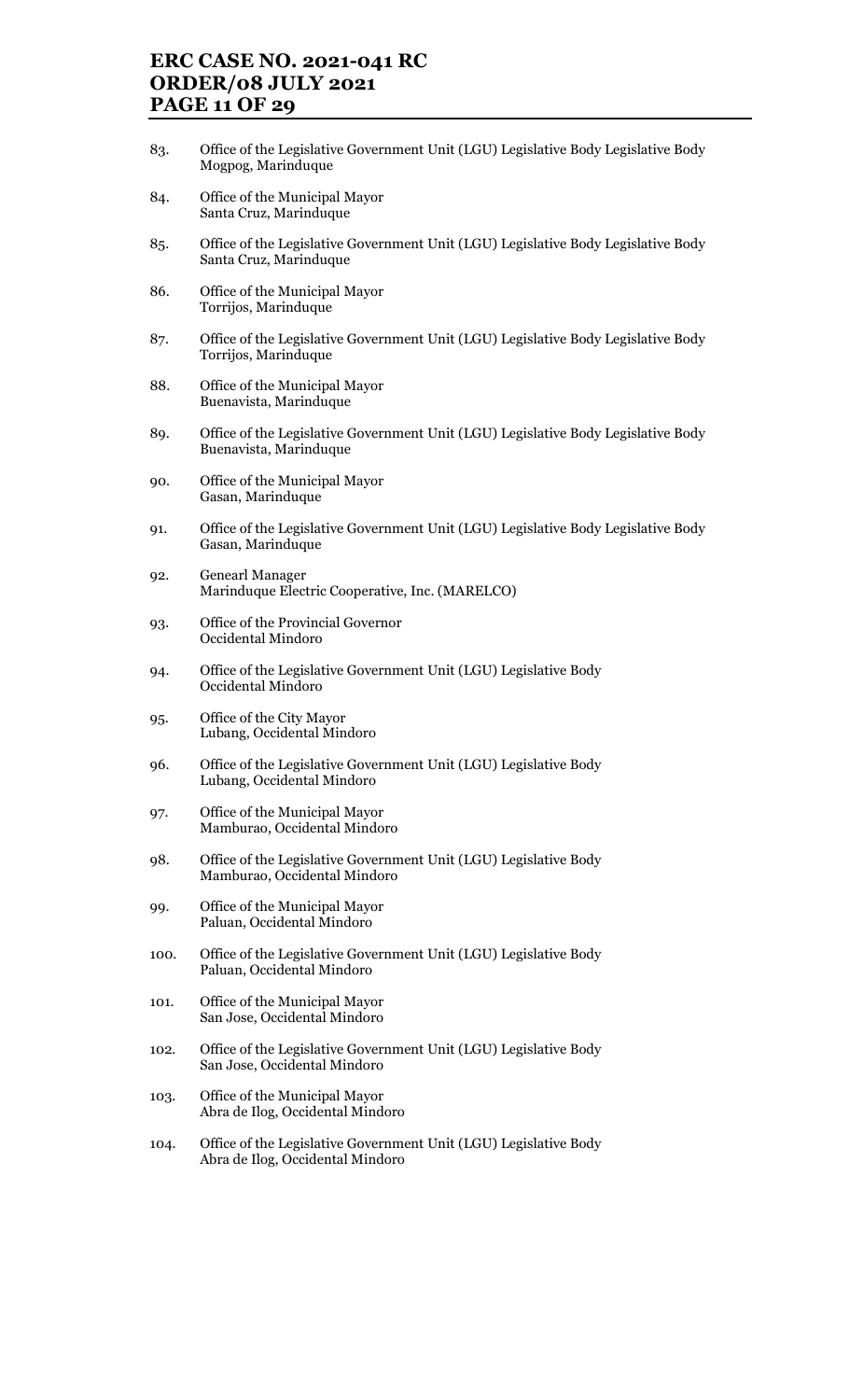## ERC CASE NO. 2021-041 RC ORDER/08 JULY 2021 PAGE 12 OF 29

- 105. Office of the Municipal Mayor Calintaan, Occidental Mindoro
- 106. Office of the Legislative Government Unit (LGU) Legislative Body Calintaan, Occidental Mindoro
- 107. Office of the Municipal Mayor Looc, Occidental Mindoro
- 108. Office of the Legislative Government Unit (LGU) Legislative Body Looc, Occidental Mindoro
- 109. Office of the Municipal Mayor Magsaysay, Occidental Mindoro
- 110. Office of the Legislative Government Unit (LGU) Legislative Body Magsaysay, Occidental Mindoro
- 111. Office of the Municipal Mayor Rizal, Occidental Mindoro
- 112. Office of the Legislative Government Unit (LGU) Legislative Body Rizal, Occidental Mindoro
- 113. Office of the Municipal Mayor Sablayan, Occidental Mindoro
- 114. Office of the Legislative Government Unit (LGU) Legislative Body Sablayan, Occidental Mindoro
- 115. Office of the Municipal Mayor Sta. Cruz, Occidental Mindoro
- 116. Office of the Legislative Government Unit (LGU) Legislative Body Sta. Cruz, Occidental Mindoro
- 117. General Manager Occidental Mindoro Electric Cooperative, Inc. (OMECO)
- 118. General Manager Lubang Island Electric Cooperative (LUBELCO)
- 119. Office of the Provincial Governor Oriental Mindoro
- 120. Office of the Legislative Government Unit (LGU) Legislative Body Oriental Mindoro
- 121. Office of the City Mayor Calapan, Oriental Mindoro
- 122. Office of the Legislative Government Unit (LGU) Legislative Body Legislative Body Calapan, Oriental Mindoro
- 123. Office of the Municipal Mayor Baco, Oriental Mindoro
- 124. Office of the Legislative Government Unit (LGU) Legislative Body Legislative Body Baco, Oriental Mindoro
- 125. Office of the Municipal Mayor San Teodoro, Oriental Mindoro
- 126. Office of the Legislative Government Unit (LGU) Legislative Body Legislative Body San Teodoro, Oriental Mindoro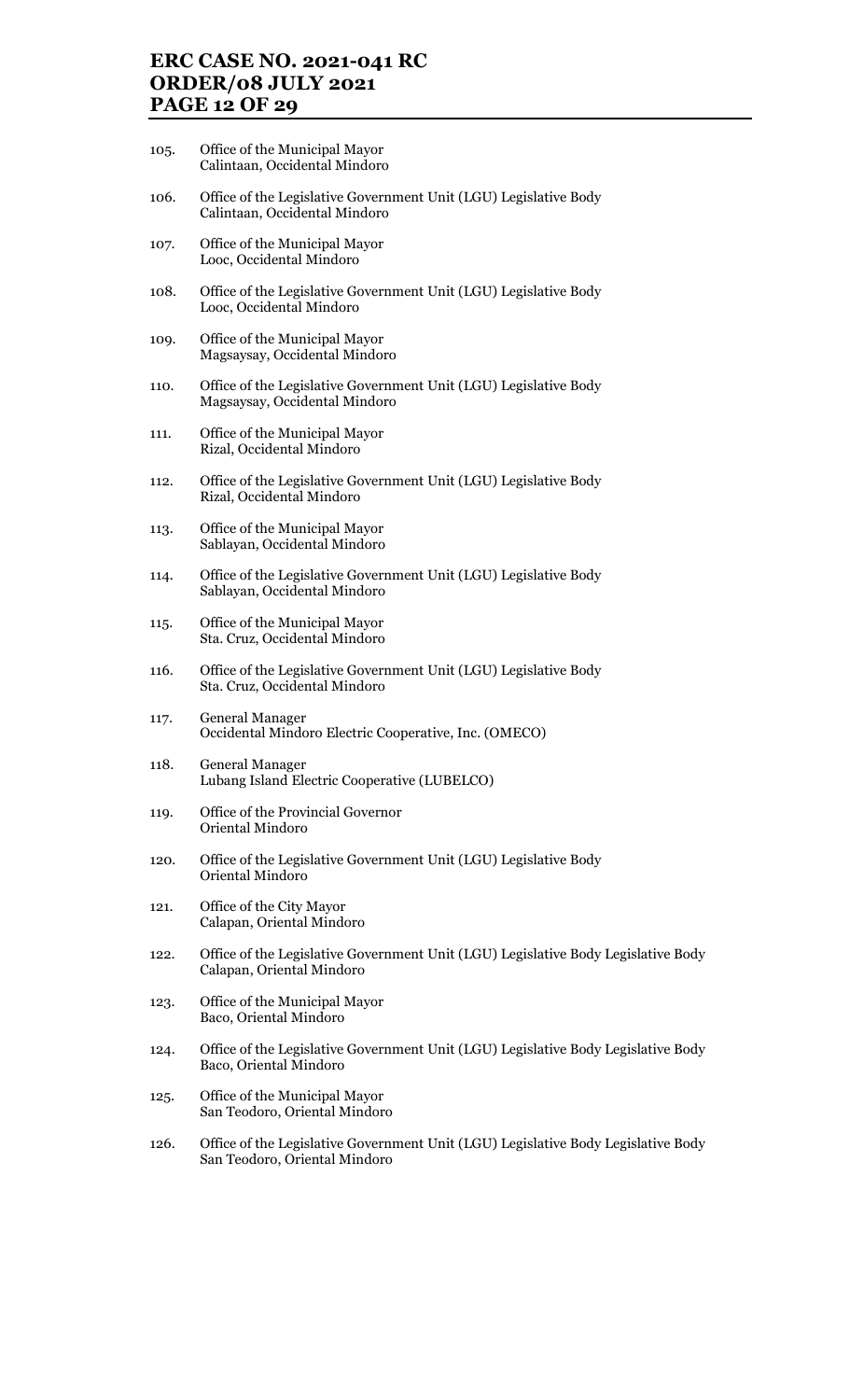# ERC CASE NO. 2021-041 RC ORDER/08 JULY 2021 PAGE 13 OF 29

- 127. Office of the Municipal Mayor Puerto Galera, Oriental Mindoro
- 128. Office of the Legislative Government Unit (LGU) Legislative Body Legislative Body Puerto Galera, Oriental Mindoro
- 129. Office of the Municipal Mayor Naujan, Oriental Mindoro
- 130. Office of the Legislative Government Unit (LGU) Legislative Body Legislative Body Naujan, Oriental Mindoro
- 131. Office of the Municipal Mayor Victoria, Oriental Mindoro
- 132. Office of the Legislative Government Unit (LGU) Legislative Body Legislative Body Victoria, Oriental Mindoro
- 133. Office of the Municipal Mayor Socorro, Oriental Mindoro
- 134. Office of the Legislative Government Unit (LGU) Legislative Body Legislative Body Socorro, Oriental Mindoro
- 135. Office of the Municipal Mayor Pola, Oriental Mindoro
- 136. Office of the Legislative Government Unit (LGU) Legislative Body Legislative Body Pola, Oriental Mindoro
- 137. Office of the Municipal Mayor Pinamalayan, Oriental Mindoro
- 138. Office of the Legislative Government Unit (LGU) Legislative Body Legislative Body Pinamalayan, Oriental Mindoro
- 139. Office of the Municipal Mayor Gloria, Oriental Mindoro
- 140. Office of the Legislative Government Unit (LGU) Legislative Body Legislative Body Gloria, Oriental Mindoro
- 141. Office of the Municipal Mayor Bansud, Oriental Mindoro
- 142. Office of the Legislative Government Unit (LGU) Legislative Body Legislative Body Bansud, Oriental Mindoro
- 143. Office of the Municipal Mayor Bongabong, Oriental Mindoro
- 144. Office of the Legislative Government Unit (LGU) Legislative Body Legislative Body Bongabong, Oriental Mindoro
- 145. Office of the Municipal Mayor Roxas, Oriental Mindoro
- 146. Office of the Legislative Government Unit (LGU) Legislative Body Legislative Body Roxas, Oriental Mindoro
- 147. Office of the Municipal Mayor Mansalay, Oriental Mindoro
- 148. Office of the Legislative Government Unit (LGU) Legislative Body Legislative Body Mansalay, Oriental Mindoro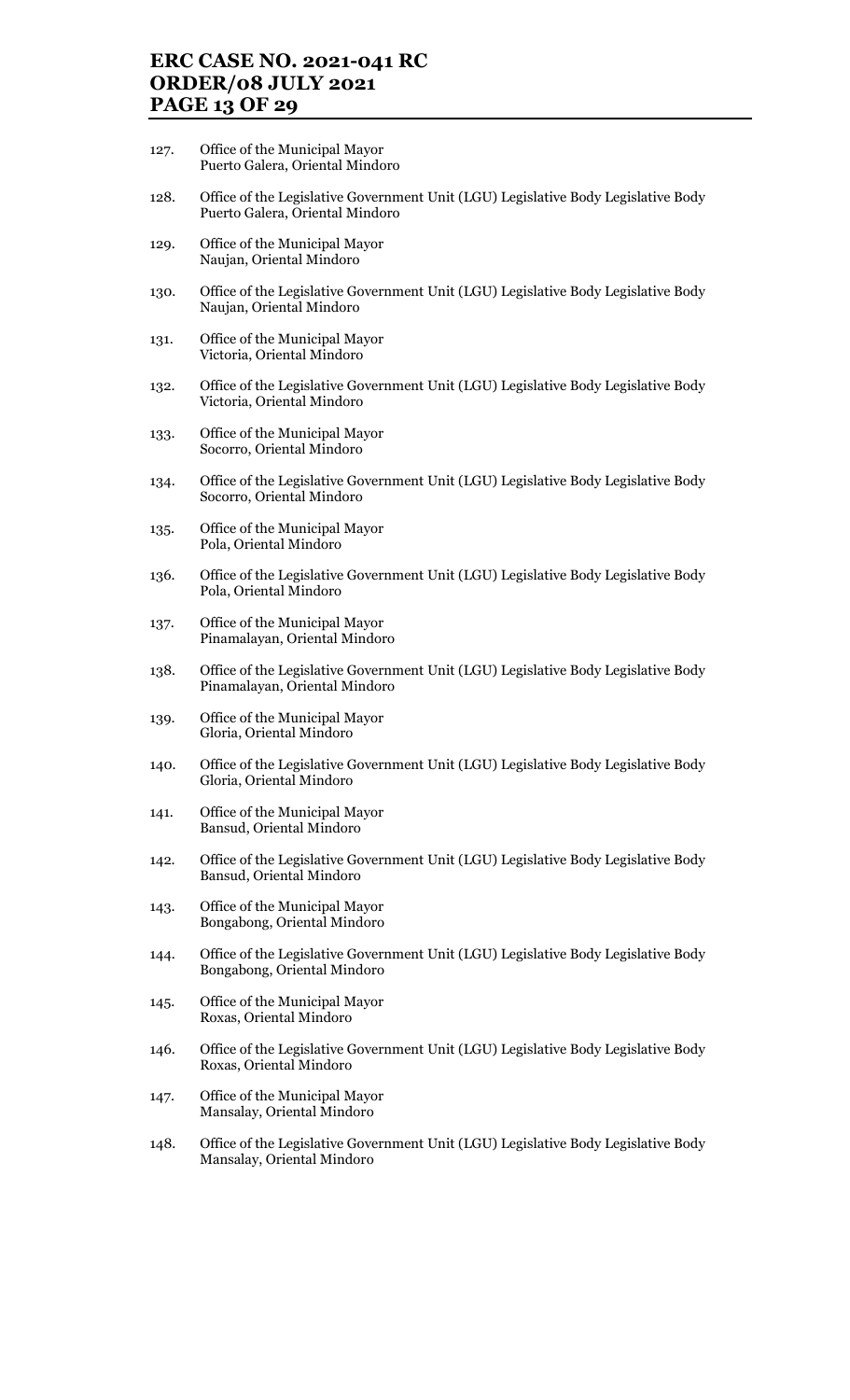# ERC CASE NO. 2021-041 RC ORDER/08 JULY 2021 PAGE 14 OF 29

- 149. Office of the Municipal Mayor Bulalacao, Oriental Mindoro
- 150. Office of the Legislative Government Unit (LGU) Legislative Body Legislative Body Bulalacao, Oriental Mindoro
- 151. General Manager Oriental Mindoro Electric Cooperative, Inc. (ORMECO)
- 152. Office of the Provincial Governor Palawan
- 153. Office of the Legislative Government Unit (LGU) Legislative Body Palawan
- 154. Office of the City Mayor Puerto Prinsesa, Palawan
- 155. Office of the Legislative Government Unit (LGU) Legislative Body Legislative Body Puerto Prinsesa, Palawan
- 156. Office of the Municipal Mayor Agulaya, Palawan
- 157. Office of the Legislative Government Unit (LGU) Legislative Body Legislative Body Agulaya, Palawan
- 158. Office of the Municipal Mayor Araceli, Palawan
- 159. Office of the Legislative Government Unit (LGU) Legislative Body Legislative Body Araceli, Palawan
- 160. Office of the Municipal Mayor Batabac, Palawan
- 161. Office of the Legislative Government Unit (LGU) Legislative Body Legislative Body Batabac, Palawan
- 162. Office of the Municipal Mayor Busuanga, Palawan
- 163. Office of the Legislative Government Unit (LGU) Legislative Body Legislative Body Busuanga, Palawan
- 164. Office of the Municipal Mayor Coron, Palawan
- 165. Office of the Legislative Government Unit (LGU) Legislative Body Legislative Body Coron, Palawan
- 166. Office of the Municipal Mayor Cagayancillo, Palawan
- 167. Office of the Legislative Government Unit (LGU) Legislative Body Legislative Body Cagayancillo, Palawan
- 168. Office of the Municipal Mayor Cullion, Palawan
- 169. Office of the Legislative Government Unit (LGU) Legislative Body Legislative Body Cullion, Palawan
- 170. Office of the Municipal Mayor Cuyo, Palawan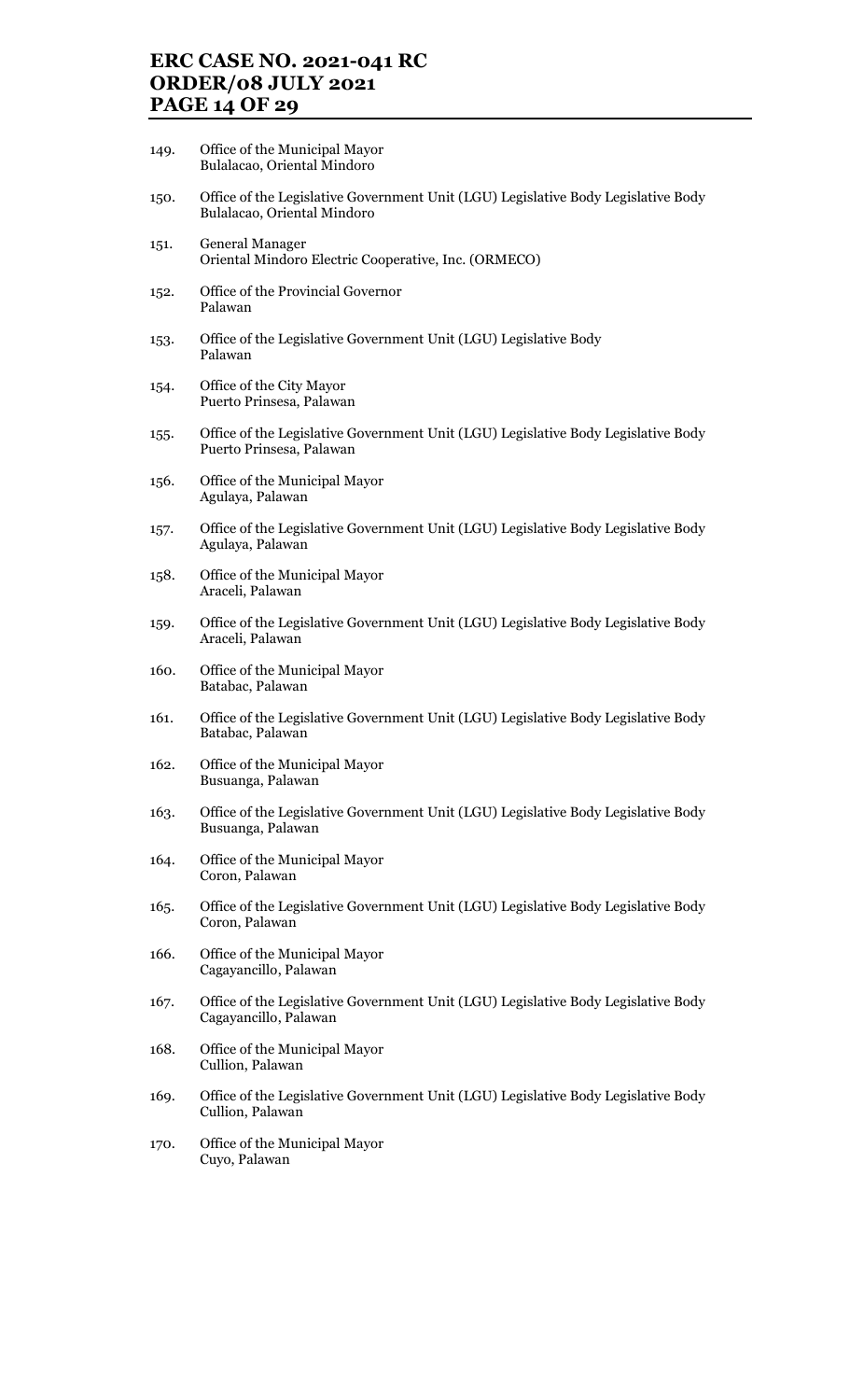# ERC CASE NO. 2021-041 RC ORDER/08 JULY 2021 PAGE 15 OF 29

- 171. Office of the Legislative Government Unit (LGU) Legislative Body Legislative Body Cuyo, Palawan
- 172. Office of the Municipal Mayor El Nido, Palawan
- 173. Office of the Legislative Government Unit (LGU) Legislative Body Legislative Body El Nido, Palawan
- 174. Office of the Municipal Mayor Linapacan, Palawan
- 175. Office of the Legislative Government Unit (LGU) Legislative Body Legislative Body Linapacan, Palawan
- 176. Office of the Municipal Mayor Magsaysay, Palawan
- 177. Office of the Legislative Government Unit (LGU) Legislative Body Legislative Body Magsaysay, Palawan
- 178. Office of the Municipal Mayor Narra, Palawan
- 179. Office of the Legislative Government Unit (LGU) Legislative Body Legislative Body Narra, Palawan
- 180. Office of the Municipal Mayor Rizal, Palawan
- 181. Office of the Legislative Government Unit (LGU) Legislative Body Legislative Body Rizal, Palawan
- 182. Office of the Municipal Mayor Roxas, Palawan
- 183. Office of the Legislative Government Unit (LGU) Legislative Body Legislative Body Roxas, Palawan
- 184. Office of the Municipal Mayor San Vicente, Palawan
- 185. Office of the Legislative Government Unit (LGU) Legislative Body Legislative Body San Vicente, Palawan
- 186. Office of the Municipal Mayor Taytay, Palawan
- 187. Office of the Legislative Government Unit (LGU) Legislative Body Legislative Body Taytay, Palawan
- 188. Office of the Municipal Mayor Aborlan, Palawan
- 189. Office of the Legislative Government Unit (LGU) Legislative Body Legislative Body Aborlan, Palawan
- 190. Office of the Municipal Mayor Brooke's Point, Palawan
- 191. Office of the Legislative Government Unit (LGU) Legislative Body Legislative Body Brooke's Point, Palawan
- 192. Office of the Municipal Mayor Española, Palawan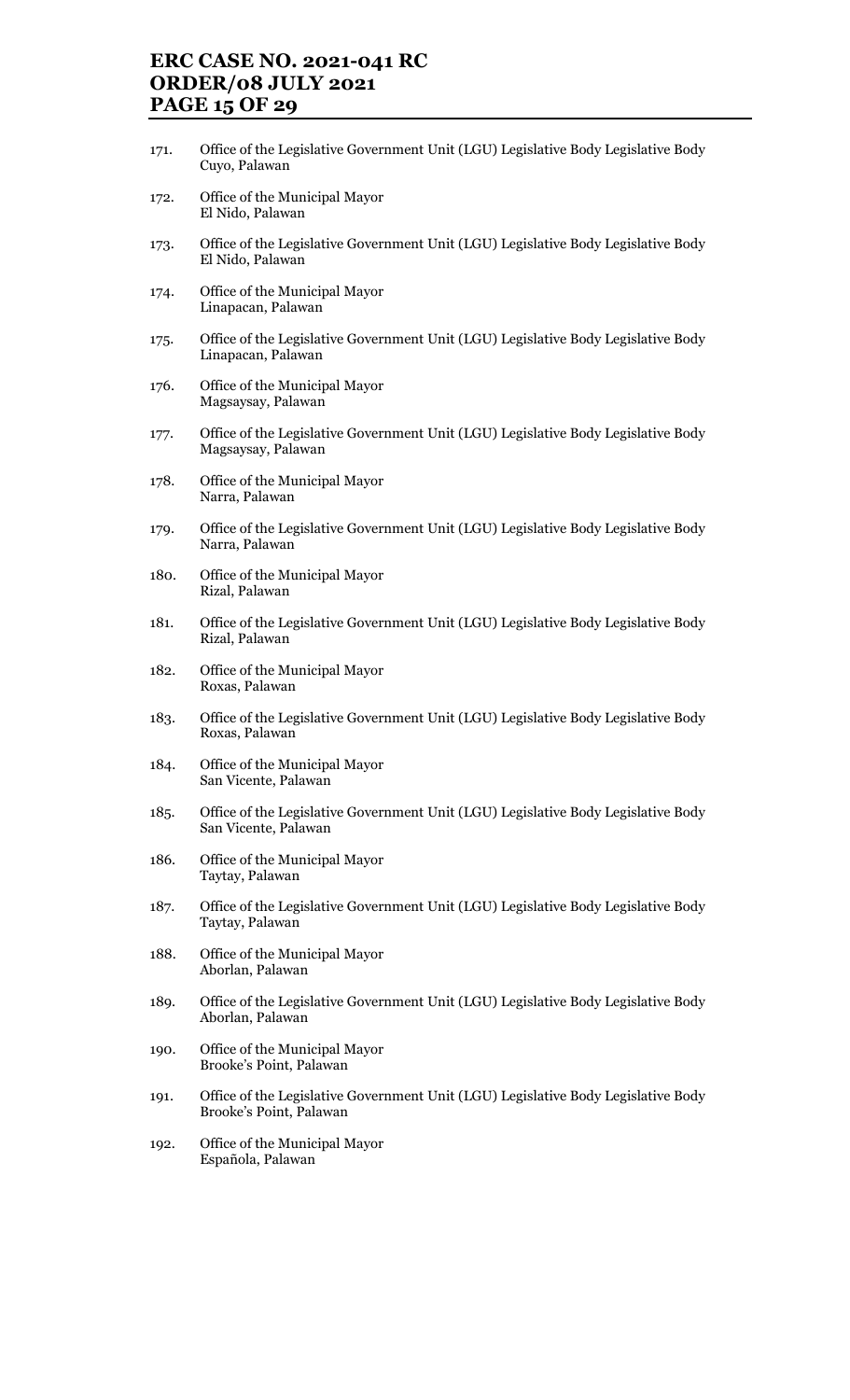# ERC CASE NO. 2021-041 RC ORDER/08 JULY 2021 PAGE 16 OF 29

- 193. Office of the Legislative Government Unit (LGU) Legislative Body Legislative Body Española, Palawan
- 194. Office of the Municipal Mayor Quezon, Palawan
- 195. Office of the Legislative Government Unit (LGU) Legislative Body Legislative Body Quezon, Palawan
- 196. Office of the Municipal Mayor Bataraza, Palawan
- 197. Office of the Legislative Government Unit (LGU) Legislative Body Legislative Body Bataraza, Palawan
- 198. Office of the Municipal Mayor Dumaran, Palawan
- 199. Office of the Legislative Government Unit (LGU) Legislative Body Legislative Body Dumaran, Palawan
- 200. General Manager Main Office Palawan Electric Cooperative, Inc. (PALECO)
- 201. General Manager Sub-Office Palawan Electric Cooperative, Inc. (PALECO)
- 202. General Manager Busuanga Island Electric Cooperative, Inc. (BISELCO)
- 203. Office of the Provincial Governor Romblon
- 204. Office of the Legislative Government Unit (LGU) Legislative Body Romblon
- 205. Office of the City Mayor Romblon, Romblon
- 206. Office of the Legislative Government Unit (LGU) Legislative Body Legislative Body Romblon, Romblon
- 207. Office of the Municipal Mayor Banton, Romblon
- 208. Office of the Legislative Government Unit (LGU) Legislative Body Legislative Body Banton, Romblon
- 209. Office of the Municipal Mayor Concepcion, Romblon
- 210. Office of the Legislative Government Unit (LGU) Legislative Body Legislative Body Concepcion, Romblon
- 211. Office of the Municipal Mayor Corcuera, Romblon
- 212. Office of the Legislative Government Unit (LGU) Legislative Body Legislative Body Corcuera, Romblon
- 213. Office of the Municipal Mayor Odiongan, Romblon
- 214. Office of the Legislative Government Unit (LGU) Legislative Body Legislative Body Odiongan, Romblon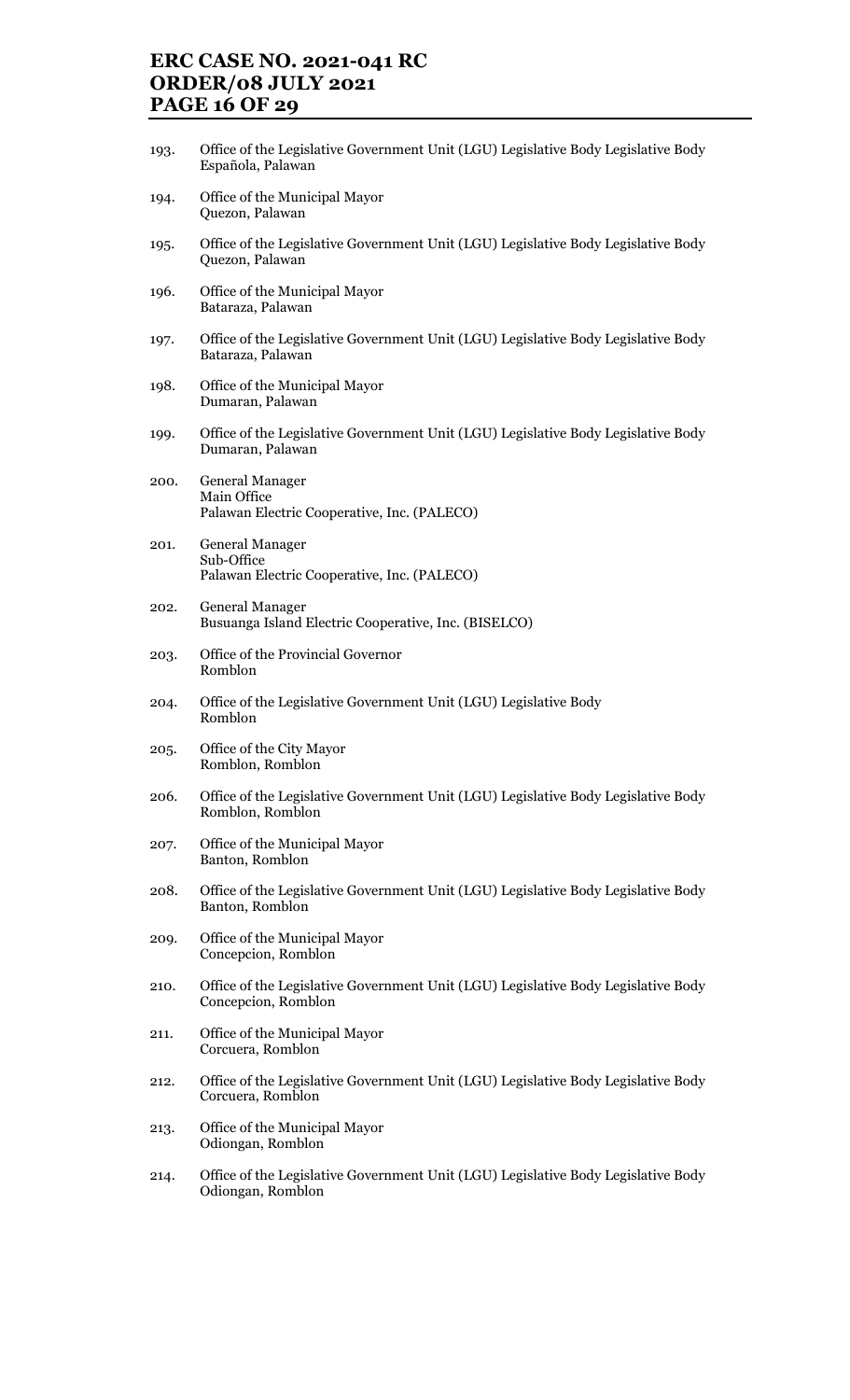## ERC CASE NO. 2021-041 RC ORDER/08 JULY 2021 PAGE 17 OF 29

- 215. Office of the Municipal Mayor San Fernando, Romblon
- 216. Office of the Legislative Government Unit (LGU) Legislative Body Legislative Body San Fernando, Romblon
- 217. Office of the Municipal Mayor San Jose, Romblon
- 218. Office of the Legislative Government Unit (LGU) Legislative Body Legislative Body San Jose, Romblon
- 219. Office of the Municipal Mayor Alcantara, Romblon
- 220. Office of the Legislative Government Unit (LGU) Legislative Body Legislative Body Alcantara, Romblon
- 221. Office of the Municipal Mayor Calatrava, Romblon
- 222. Office of the Legislative Government Unit (LGU) Legislative Body Legislative Body Calatrava, Romblon
- 223. Office of the Municipal Mayor Ferrol, Romblon
- 224. Office of the Legislative Government Unit (LGU) Legislative Body Legislative Body Ferrol, Romblon
- 225. Office of the Municipal Mayor Looc, Romblon
- 226. Office of the Legislative Government Unit (LGU) Legislative Body Legislative Body Looc, Romblon
- 227. Office of the Municipal Mayor San Agustin, Romblon
- 228. Office of the Legislative Government Unit (LGU) Legislative Body Legislative Body San Agustin, Romblon
- 229. Office of the Municipal Mayor San Andres, Romblon
- 230. Office of the Legislative Government Unit (LGU) Legislative Body Legislative Body San Andres, Romblon
- 231. Office of the Municipal Mayor Santa Fe, Romblon
- 232. Office of the Legislative Government Unit (LGU) Legislative Body Legislative Body Santa Fe, Romblon
- 233. Office of the Municipal Mayor Sta. Maria (Imelda), Romblon
- 234. Office of the Legislative Government Unit (LGU) Legislative Body Legislative Body Sta. Maria (Imelda), Romblon
- 235. Office of the Municipal Mayor Magdiwang, Romblon
- 236. Office of the Legislative Government Unit (LGU) Legislative Body Legislative Body Magdiwang, Romblon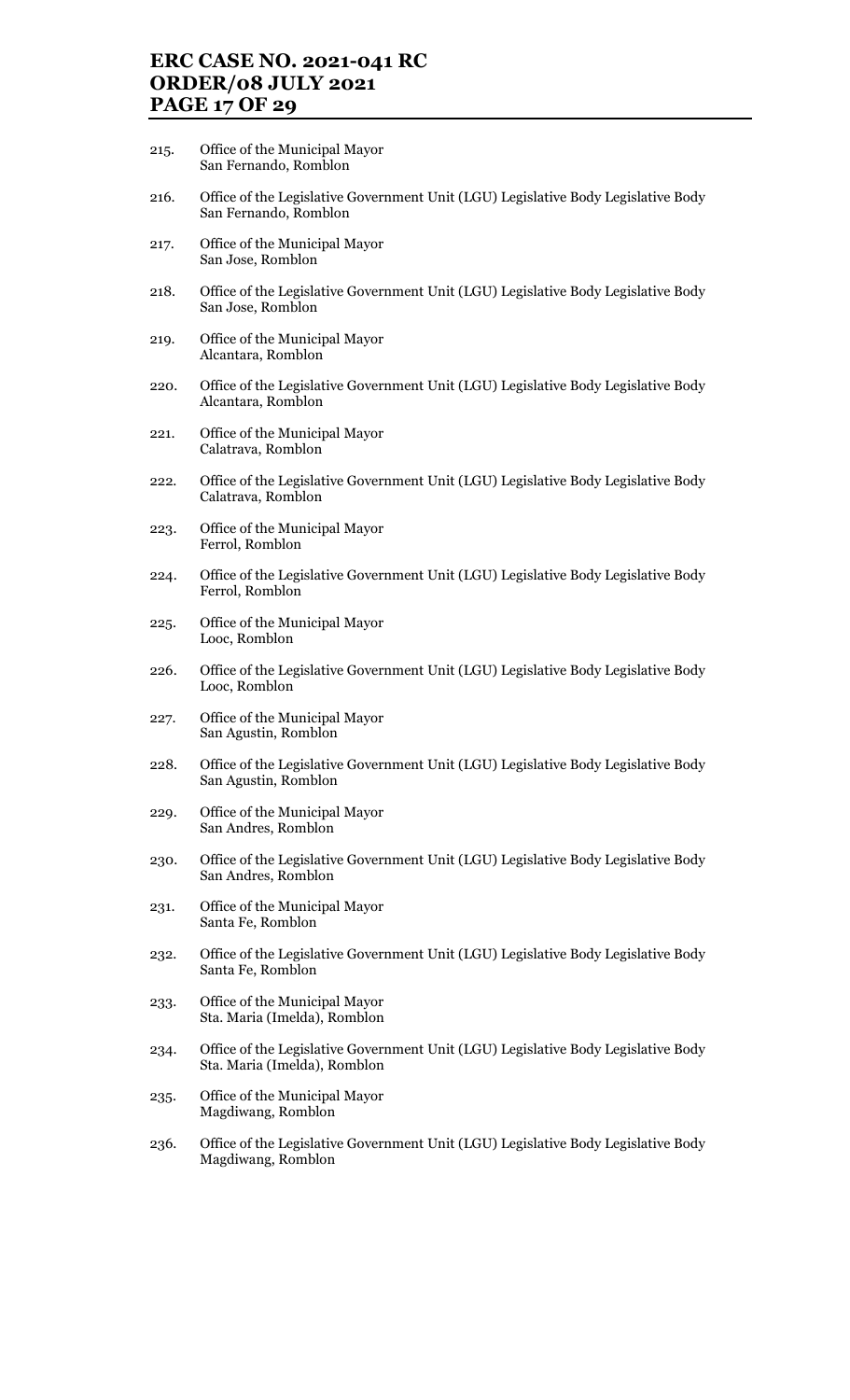# ERC CASE NO. 2021-041 RC ORDER/08 JULY 2021 PAGE 18 OF 29

- 237. Office of the Municipal Mayor Cadidiocan, Romblon
- 238. Office of the Legislative Government Unit (LGU) Legislative Body Legislative Body Cadidiocan, Romblon
- 239. General Manager Romblon Electric Cooperative, Inc. (ROMELCO)
- 240. General Manager Tablas Island Electric Cooperative, Inc. (TIELCO)
- 241. Provincial Governor Camarines Sur
- 242. Office of the Legislative Government Unit (LGU) Legislative Body Legislative Body Camarines Sur
- 243. Office of the Municipal Mayor Caramoan, Camarines Sur
- 244. Office of the Legislative Government Unit (LGU) Legislative Body Legislative Body Caramoan, Camarines Sur
- 245. Office of the Municipal Mayor Garchitorena, Camarines Sur
- 246. Office of the Legislative Government Unit (LGU) Legislative Body Legislative Body Garchitorena, Camarines Sur
- 247. Office of the Municipal Mayor Sagay, Camarines Sur
- 248. Office of the Legislative Government Unit (LGU) Legislative Body Legislative Body Sagnay, Camarines Sur
- 249. General Manager Camarines Sur IV Electric Cooperative, Inc. (CASURECO IV)
- 250. Provincial Governor Catanduanes
- 251. Office of the Legislative Government Unit (LGU) Legislative Body Legislative Body Catanduanes
- 252. Office of the Municipal Mayor Bato, Catanduanes
- 253. Office of the Legislative Government Unit (LGU) Legislative Body Legislative Body Bato, Catanduanes
- 254. Office of the Municipal Mayor Caramoran, Catanduanes
- 255. Office of the Legislative Government Unit (LGU) Legislative Body Legislative Body Caramoran, Catanduanes
- 256. Office of the Municipal Mayor Viga, Catanduanes
- 257. Office of the Legislative Government Unit (LGU) Legislative Body Legislative Body Viga, Catanduanes
- 258. Office of the Municipal Mayor Pandan, Catanduanes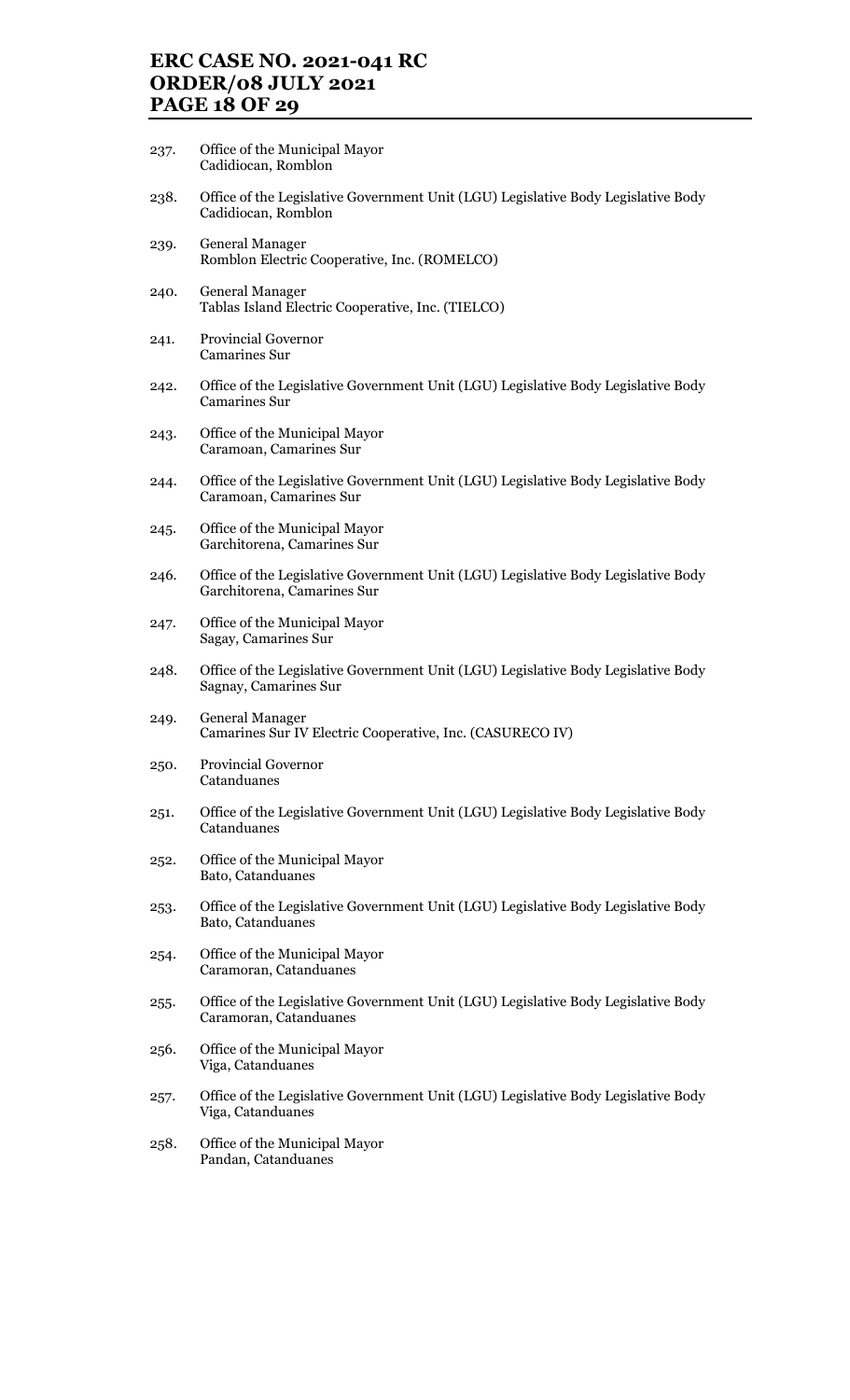## ERC CASE NO. 2021-041 RC ORDER/08 JULY 2021 PAGE 19 OF 29

- 259. Office of the Legislative Government Unit (LGU) Legislative Body Legislative Body Pandan, Catanduanes
- 260. Office of the Municipal Mayor Bagamonoc, Catanduanes
- 261. Office of the Legislative Government Unit (LGU) Legislative Body Legislative Body Bagamonoc, Catanduanes
- 262. Office of the Municipal Mayor Panganiban (Payo), Catanduanes
- 263. Office of the Legislative Government Unit (LGU) Legislative Body Legislative Body Panganiban (Payo), Catanduanes
- 264. Office of the Municipal Mayor Gigmoto, Catanduanes
- 265. Office of the Legislative Government Unit (LGU) Legislative Body Legislative Body Gigmoto, Catanduanes
- 266. Office of the Municipal Mayor San Miguel, Catanduanes
- 267. Office of the Legislative Government Unit (LGU) Legislative Body Legislative Body San Miguel, Catanduanes
- 268. Office of the Municipal Mayor San Andres, Catanduanes
- 269. Office of the Legislative Government Unit (LGU) Legislative Body Legislative Body San Andres, Catanduanes
- 270. Office of the Municipal Mayor Virac, Catanduanes
- 271. Office of the Legislative Government Unit (LGU) Legislative Body Legislative Body Virac, Catanduanes
- 272. Office of the Municipal Mayor Baras, Catanduanes
- 273. Office of the Legislative Government Unit (LGU) Legislative Body Legislative Body Baras, Catanduanes
- 274. General Manager First Catanduanes Electric Cooperative, Inc. (FICELCO)
- 275. Provincial Governor Albay
- 276. Office of the Legislative Government Unit (LGU) Legislative Body Legislative Body Albay
- 277. Office of the Municipal Mayor Rapu-rapu, Albay
- 278. Office of the Legislative Government Unit (LGU) Legislative Body Legislative Body Rapu-rapu, Albay
- 279. General Manager Albay Power and Energy Corp. (APEC)/Albay Electric Cooperative, Inc. (ALECO)
- 280. Provincial Governor Masbate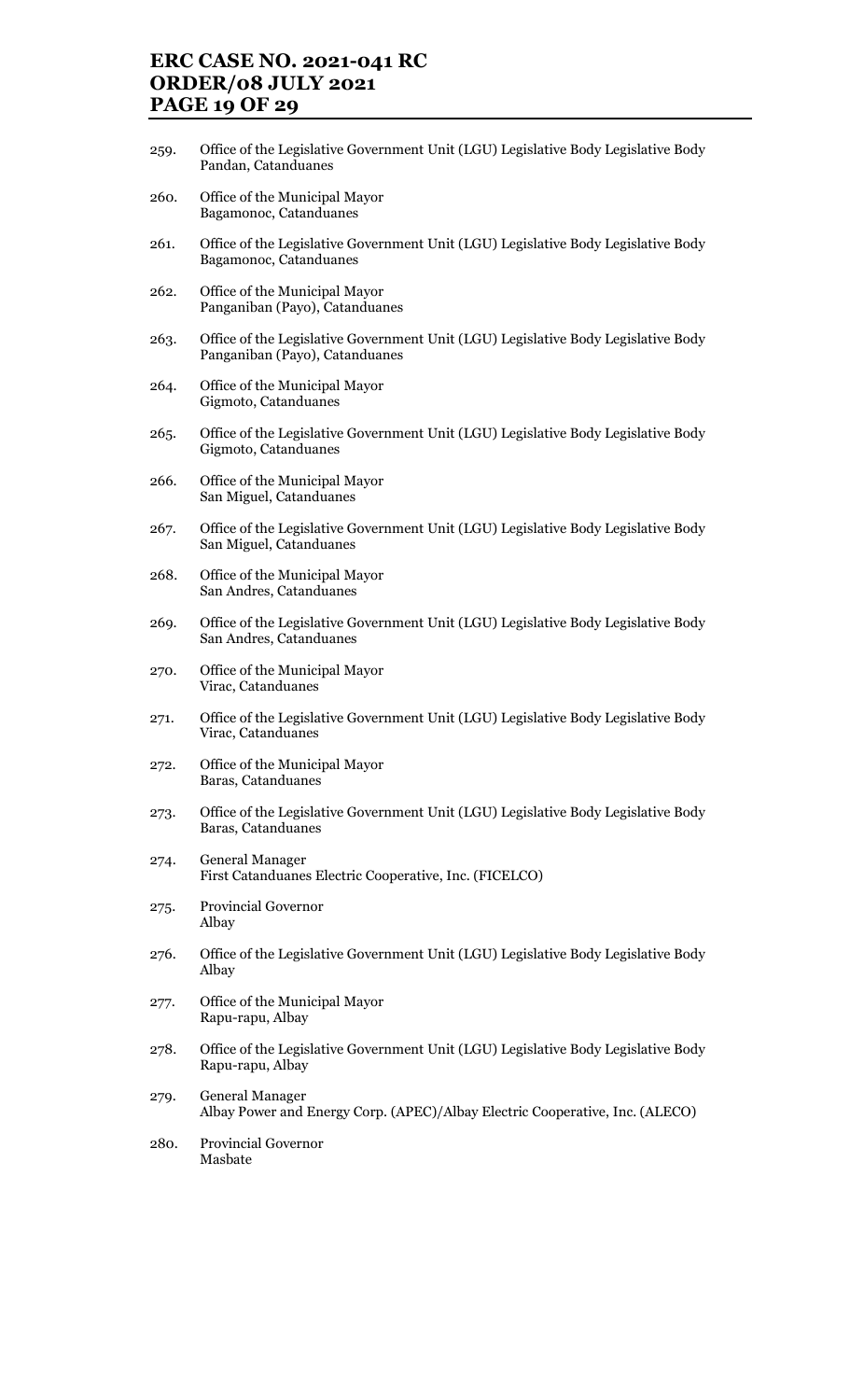# ERC CASE NO. 2021-041 RC ORDER/08 JULY 2021 PAGE 20 OF 29

- 281. Office of the Legislative Government Unit (LGU) Legislative Body Legislative Body Masbate
- 282. Office of the City Mayor Masbate, Masbate
- 283. Office of the Legislative Government Unit (LGU) Legislative Body Legislative Body Masbate, Masbate
- 284. Office of the Municipal Mayor Aroroy, Masbate
- 285. Office of the Legislative Government Unit (LGU) Legislative Body Legislative Body Aroroy, Masbate
- 286. Office of the Municipal Mayor Baleno, Masbate
- 287. Office of the Legislative Government Unit (LGU) Legislative Body Legislative Body Baleno, Masbate
- 288. Office of the Municipal Mayor Balud, Masbate
- 289. Office of the Legislative Government Unit (LGU) Legislative Body Legislative Body Balud, Masbate
- 290. Office of the Municipal Mayor Batuan, Masbate
- 291. Office of the Legislative Government Unit (LGU) Legislative Body Legislative Body Batuan, Masbate
- 292. Office of the Municipal Mayor Cataingan, Masbate
- 293. Office of the Legislative Government Unit (LGU) Legislative Body Legislative Body Cataingan, Masbate
- 294. Office of the Municipal Mayor Cawayan, Masbate
- 295. Office of the Legislative Government Unit (LGU) Legislative Body Legislative Body Cawayan, Masbate
- 296. Office of the Municipal Mayor Dimasalang, Masbate
- 297. Office of the Legislative Government Unit (LGU) Legislative Body Legislative Body Dimasalang, Masbate
- 298. Office of the Municipal Mayor Esperanza, Masbate
- 299. Office of the Legislative Government Unit (LGU) Legislative Body Legislative Body Esperanza, Masbate
- 300. Office of the Municipal Mayor Mandaon, Masbate
- 301. Office of the Legislative Government Unit (LGU) Legislative Body Legislative Body Mandaon, Masbate
- 302. Office of the Municipal Mayor Milagros, Masbate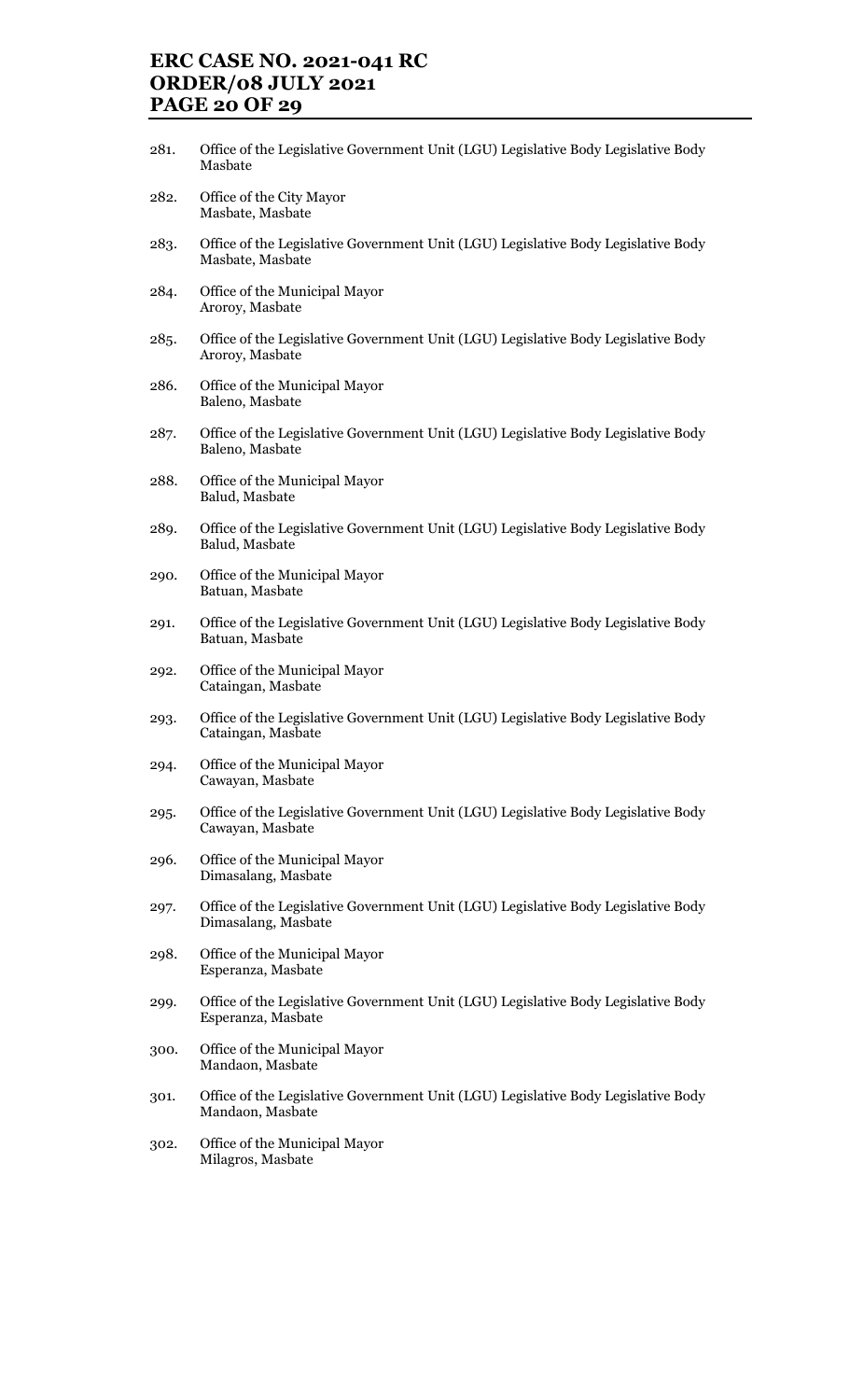# ERC CASE NO. 2021-041 RC ORDER/08 JULY 2021 PAGE 21 OF 29

- 303. Office of the Legislative Government Unit (LGU) Legislative Body Legislative Body Milagros, Masbate
- 304. Office of the Municipal Mayor Mobo, Masbate
- 305. Office of the Legislative Government Unit (LGU) Legislative Body Legislative Body Mobo, Masbate
- 306. Office of the Municipal Mayor Monreal, Masbate
- 307. Office of the Legislative Government Unit (LGU) Legislative Body Legislative Body Monreal, Masbate
- 308. Office of the Municipal Mayor Palanas, Masbate
- 309. Office of the Legislative Government Unit (LGU) Legislative Body Legislative Body Palanas, Masbate
- 310. Office of the Municipal Mayor Pio V. Corpuz, Masbate
- 311. Office of the Legislative Government Unit (LGU) Legislative Body Legislative Body Pio V. Corpuz, Masbate
- 312. Office of the Municipal Mayor Placer, Masbate
- 313. Office of the Legislative Government Unit (LGU) Legislative Body Legislative Body Placer, Masbate
- 314. Office of the Municipal Mayor San Fernando, Masbate
- 315. Office of the Legislative Government Unit (LGU) Legislative Body Legislative Body San Fernando, Masbate
- 316. Office of the Municipal Mayor San Jacinto, Masbate
- 317. Office of the Legislative Government Unit (LGU) Legislative Body Legislative Body San Jacinto, Masbate
- 318. Office of the Municipal Mayor San Pascual, Masbate
- 319. Office of the Legislative Government Unit (LGU) Legislative Body Legislative Body San Pascual, Masbate
- 320. Office of the Municipal Mayor Uson, Masbate
- 321. Office of the Legislative Government Unit (LGU) Legislative Body Legislative Body Uson, Masbate
- 322. General Manager Masbate Electric Cooperative, Inc. (MASELCO)
- 323. General Manager Ticao Island Electric Cooperative (TISELCO)
- 324. Office of the Provincial Governor Iloilo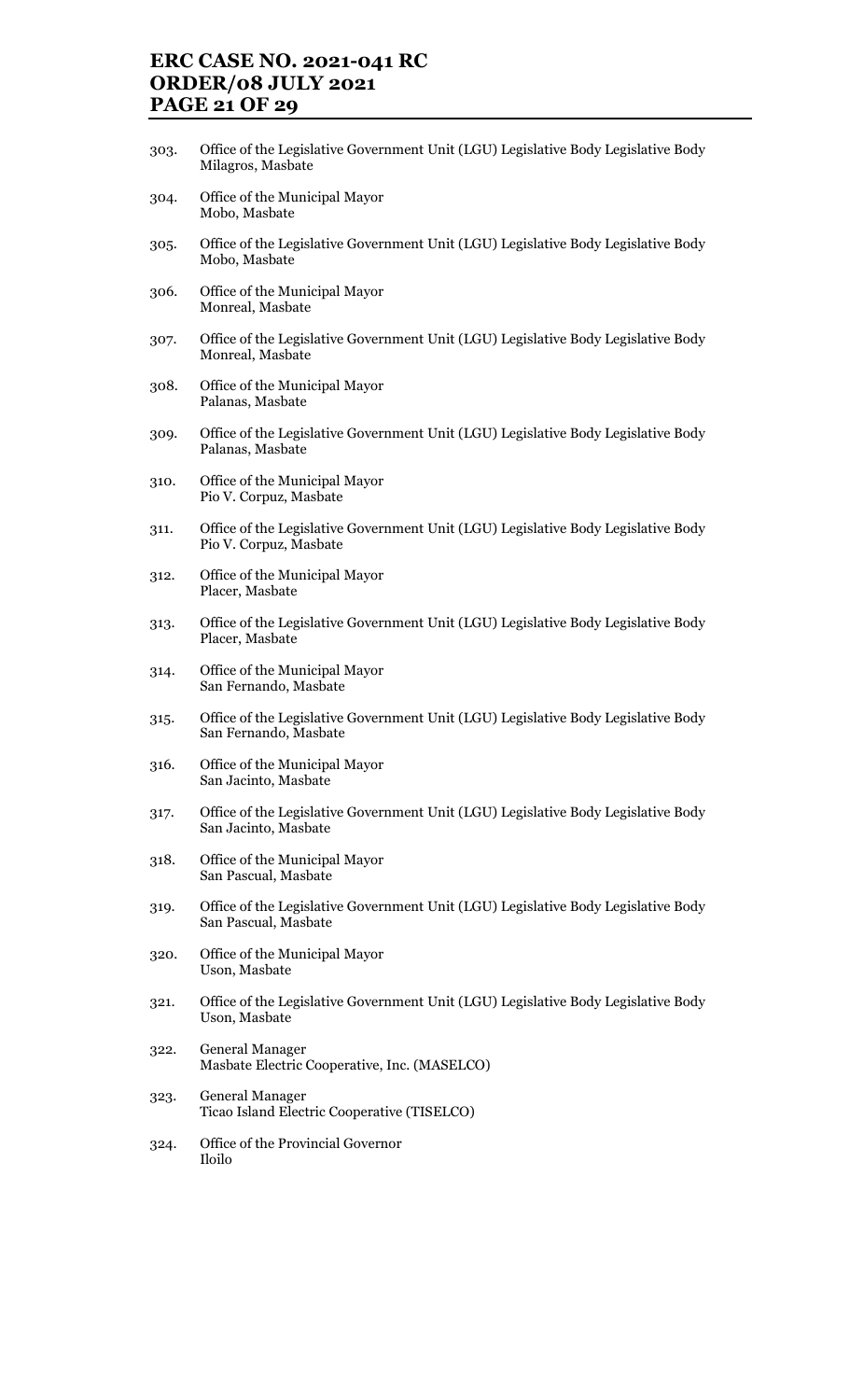# ERC CASE NO. 2021-041 RC ORDER/08 JULY 2021 PAGE 22 OF 29

- 325. Office of the Legislative Government Unit (LGU) Legislative Body Legislative Body Iloilo
- 326. Office of the Municipal Mayor Carles, Iloilo
- 327. Office of the Legislative Government Unit (LGU) Legislative Body Legislative Body Carles, Iloilo
- 328. Office of the Provincial Governor Guimaras
- 329. Office of the Legislative Government Unit (LGU) Legislative Body Legislative Body Guimaras
- 330. Office of the Municipal Mayor Nueva Valencia, Guimaras
- 331. Office of the Legislative Government Unit (LGU) Legislative Body Legislative Body Nueva Valencia, Guimaras
- 332. Office of the Provincial Governor Antique
- 333. Office of the Legislative Government Unit (LGU) Legislative Body Legislative Body Antique
- 334. Office of the Municipal Mayor Caluya, Antique
- 335. Office of the Legislative Government Unit (LGU) Legislative Body Legislative Body Caluya, Antique
- 336. Office of the Municipal Mayor Culasi, Antique
- 337. Office of the Legislative Government Unit (LGU) Legislative Body Legislative Body Culasi, Antique
- 338. General Manager Antique Electric Cooperative, Inc. (ANTECO)
- 339. Office of the Provincial Governor Cebu
- 340. Office of the Legislative Government Unit (LGU) Legislative Body Legislative Body Cebu
- 341. Office of the Municipal Mayor Bantayan, Cebu
- 342. Office of the Legislative Government Unit (LGU) Legislative Body Legislative Body Bantayan, Cebu
- 343. Office of the Municipal Mayor Pilar, Cebu
- 344. Office of the Legislative Government Unit (LGU) Legislative Body Legislative Body Pilar, Cebu
- 345. Office of the Municipal Mayor Poro, Cebu
- 346. Office of the Legislative Government Unit (LGU) Legislative Body Legislative Body Poro, Cebu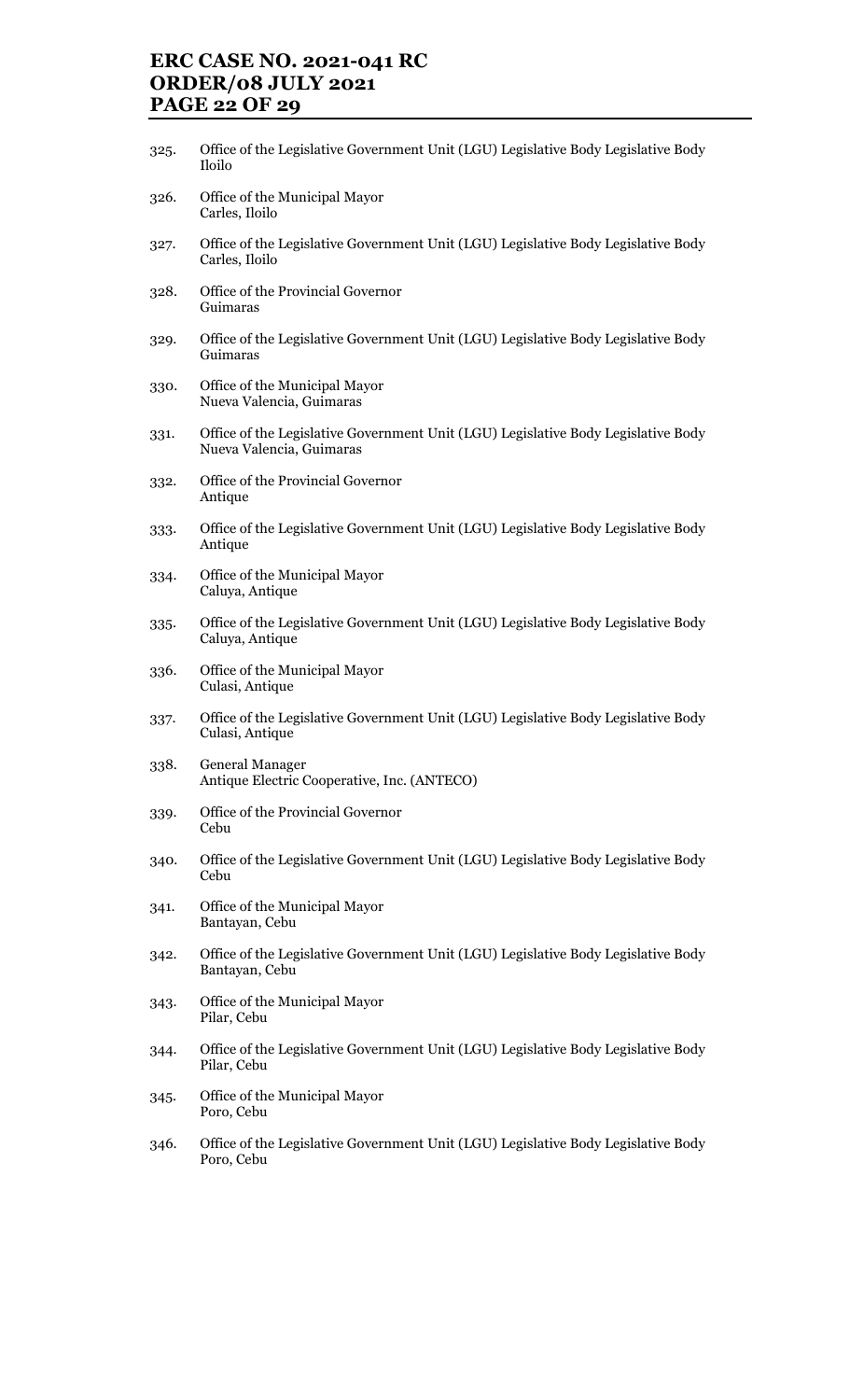# ERC CASE NO. 2021-041 RC ORDER/08 JULY 2021 PAGE 23 OF 29

- 347. Office of the Municipal Mayor Santa Fe, Cebu
- 348. Office of the Legislative Government Unit (LGU) Legislative Body Legislative Body Santa Fe, Cebu
- 349. General Manager Bantayan Electric Cooperative, Inc. (BANELCO)
- 350. General Manager Camotes Electric Cooperative, Inc. (CELCO)
- 351. Office of the Provincial Governor Siquijor
- 352. Office of the Legislative Government Unit (LGU) Legislative Body Legislative Body Siquijor
- 353. Office of the Municipal Mayor Larena, Siquijor
- 354. Office of the Legislative Government Unit (LGU) Legislative Body Legislative Body Larena, Siquijor
- 355. Office of the Municipal Mayor Lazi, Siquijor
- 356. Office of the Legislative Government Unit (LGU) Legislative Body Legislative Body Lazi, Siquijor
- 357. Office of the Municipal Mayor Siquijor, Siquijor
- 358. Office of the Legislative Government Unit (LGU) Legislative Body Legislative Body Siquijor, Siquijor
- 359. General Manager Province of Siquijor Electric Cooperative, Inc. (PROSIELCO)
- 360. Office of the Provincial Governor Biliran
- 361. Office of the Legislative Government Unit (LGU) Legislative Body Legislative Body Biliran
- 362. Office of the Municipal Mayor Maripipi, Biliran
- 363. Office of the Legislative Government Unit (LGU) Legislative Body Legislative Body Maripipi, Biliran
- 364. General Manager Maripipi Multi-Purpose Cooperative, Inc. (MMPC)
- 365. Office of the Provincial Governor Southern Leyte
- 366. Office of the Legislative Government Unit (LGU) Legislative Body Legislative Body Southern Leyte
- 367. Office of the Municipal Mayor Limasawa, Southern Leyte
- 368. Office of the Legislative Government Unit (LGU) Legislative Body Legislative Body Limasawa, Southern Leyte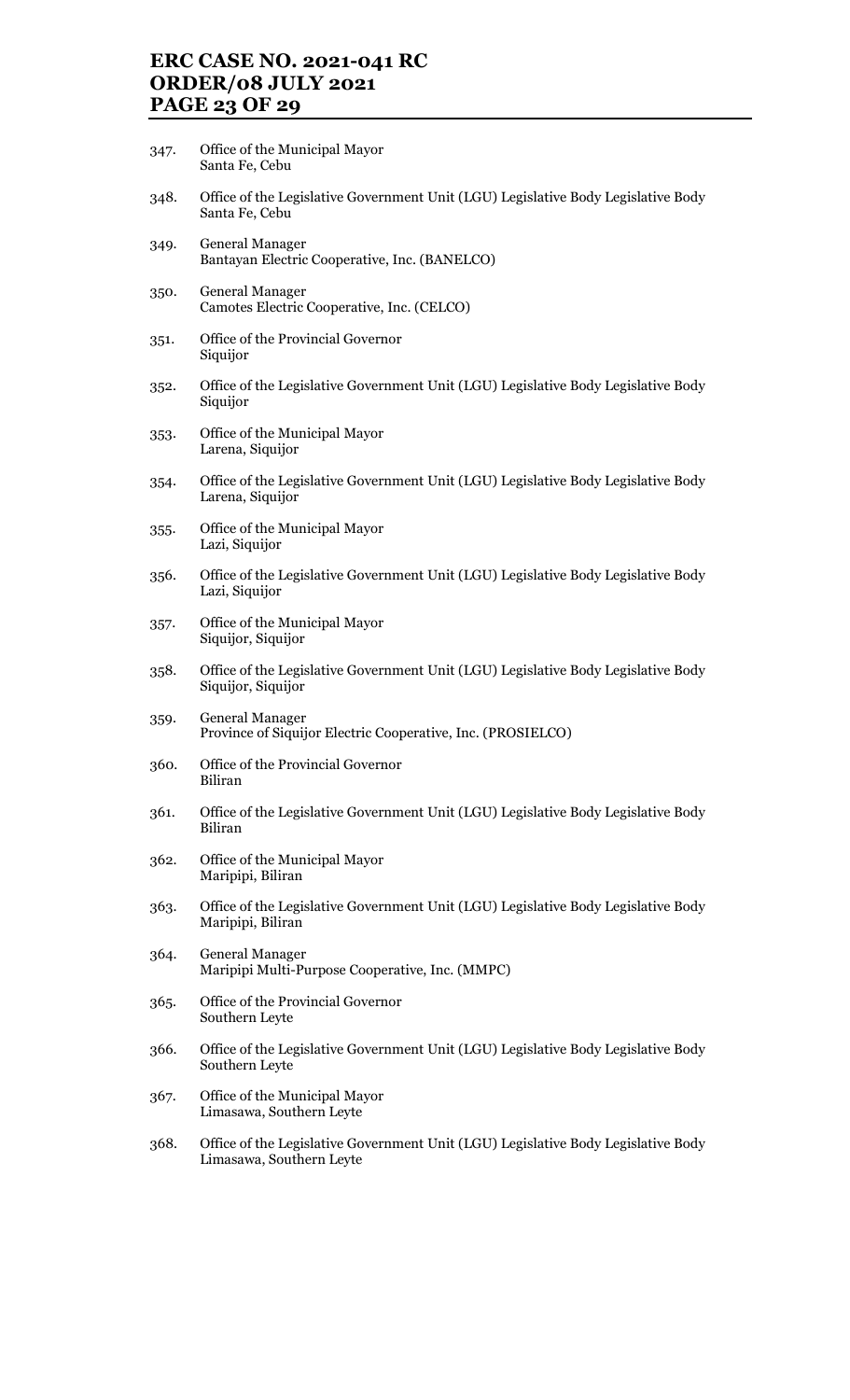# ERC CASE NO. 2021-041 RC ORDER/08 JULY 2021 PAGE 24 OF 29

- 369. General Manager Southern Leyte Electric Cooperative, Inc. (SOLECO)
- 370. Office of the Provincial Governor Samar
- 371. Office of the Legislative Government Unit (LGU) Legislative Body Legislative Body Samar
- 372. Office of the Municipal Mayor Almagro, Samar
- 373. Office of the Legislative Government Unit (LGU) Legislative Body Legislative Body Almagro, Samar
- 374. Office of the Municipal Mayor Santo Niño, Samar
- 375. Office of the Legislative Government Unit (LGU) Legislative Body Legislative Body Santo Niño, Samar
- 376. Office of the Municipal Mayor Tagapul-an, Samar
- 377. Office of the Legislative Government Unit (LGU) Legislative Body Legislative Body Tagapul-an, Samar
- 378. Office of the Municipal Mayor Zumarraga, Samar
- 379. Office of the Legislative Government Unit (LGU) Legislative Body Legislative Body Zumarraga, Samar
- 380. General Manager Samar I Electric Cooperative, Inc. (SAMELCO I)
- 381. General Manager Samar II Electric Cooperative, Inc. (SAMELCO II)
- 382. Office of the Provincial Governor Northern Samar
- 383. Office of the Legislative Government Unit (LGU) Legislative Body Legislative Body Northern Samar
- 384. Office of the Municipal Mayor Biri, Northern Samar
- 385. Office of the Legislative Government Unit (LGU) Legislative Body Legislative Body Biri, Northern Samar
- 386. Office of the Municipal Mayor Capul, Northern Samar
- 387. Office of the Legislative Government Unit (LGU) Legislative Body Legislative Body Capul, Northern Samar
- 388. Office of the Municipal Mayor San Antonio, Northern Samar
- 389. Office of the Legislative Government Unit (LGU) Legislative Body Legislative Body San Antonio, Northern Samar
- 390. Office of the Municipal Mayor San Vicente, Northern Samar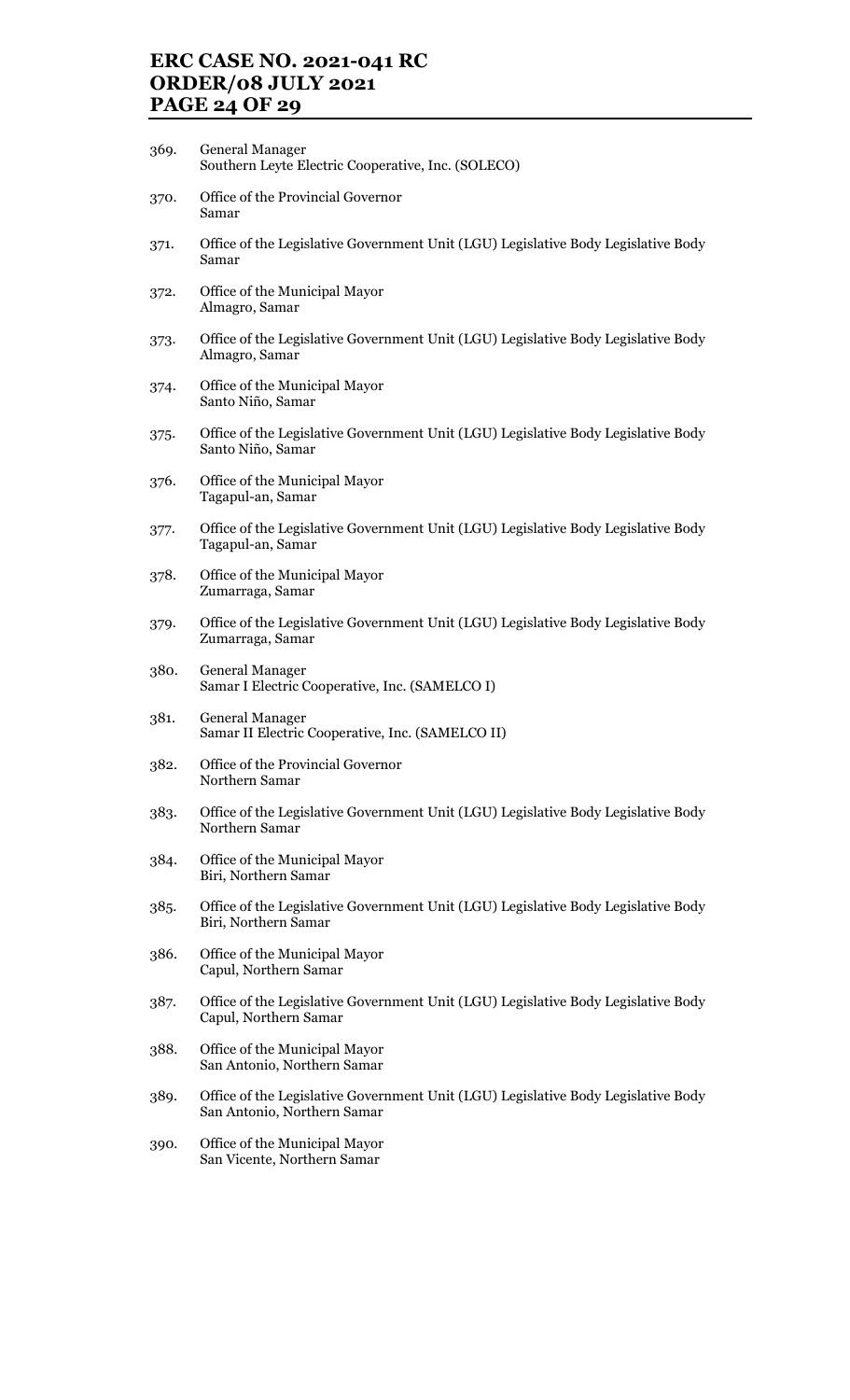# ERC CASE NO. 2021-041 RC ORDER/08 JULY 2021 PAGE 25 OF 29

- 391. Office of the Legislative Government Unit (LGU) Legislative Body Legislative Body San Vicente, Northern Samar
- 392. General Manager Northern Samar Electric Cooperative, Inc. (NORSAMELCO)
- 393. Office of the Provincial Governor Bohol
- 394. Office of the Legislative Government Unit (LGU) Legislative Body Legislative Body Bohol
- 395. Office of the Municipal Mayor Baclayon, Bohol
- 396. Office of the Legislative Government Unit (LGU) Legislative Body Legislative Body Baclayon, Bohol
- 397. Office of the Municipal Mayor Calape, Bohol
- 398. Office of the Legislative Government Unit (LGU) Legislative Body Legislative Body Calape, Bohol
- 399. Office of the Municipal Mayor Inabanga, Bohol
- 400. Office of the Legislative Government Unit (LGU) Legislative Body Legislative Body Inabanga, Bohol
- 401. Office of the Municipal Mayor Loon, Bohol
- 402. Office of the Legislative Government Unit (LGU) Legislative Body Legislative Body Loon, Bohol
- 403. Office of the Municipal Mayor Panglao, Bohol
- 404. Office of the Legislative Government Unit (LGU) Legislative Body Legislative Body Panglao, Bohol
- 405. Office of the Municipal Mayor Tubigon, Bohol
- 406. Office of the Legislative Government Unit (LGU) Legislative Body Legislative Body Tubigon, Bohol
- 407. Office of the Provincial Governor Zamboanga del Sur
- 408. Office of the Legislative Government Unit (LGU) Legislative Body Legislative Body Zamboanga del Sur
- 409. Office of the Provincial Governor Davao del Sur
- 410. Office of the Legislative Government Unit (LGU) Legislative Body Legislative Body Davao del Sur
- 411. Office of the Municipal Mayor Jose Abad Santos, Davao del Sur
- 412. Office of the Legislative Government Unit (LGU) Legislative Body Legislative Body Jose Abad Santos, Davao del Sur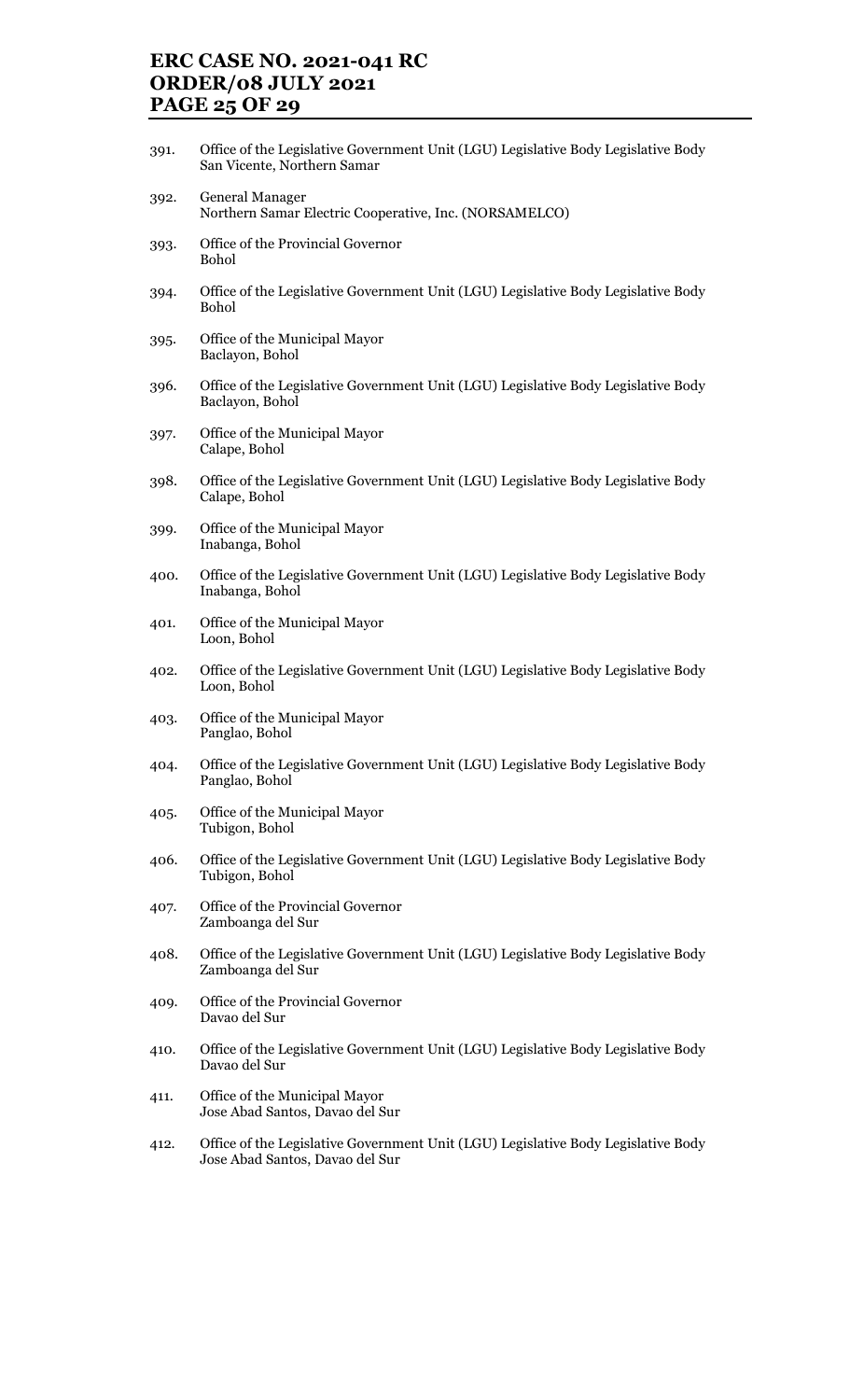# ERC CASE NO. 2021-041 RC ORDER/08 JULY 2021 PAGE 26 OF 29

- 413. Office of the Provincial Governor Saranggani
- 414. Office of the Legislative Government Unit (LGU) Legislative Body Legislative Body Saranggani
- 415. Office of the Provincial Governor Davao del Norte
- 416. Office of the Legislative Government Unit (LGU) Legislative Body Legislative Body Davao del Norte
- 417. Office of the City Mayor Samal, Davao del Norte
- 418. Office of the Legislative Government Unit (LGU) Legislative Body Legislative Body Samal, Davao del Norte
- 419. General Manager Davao del Norte Electric Cooperative, Inc. (DANECO)
- 420. Office of the Provincial Governor Sultan Kudarat
- 421. Office of the Legislative Government Unit (LGU) Legislative Body Legislative Body Sultan Kudarat
- 422. Office of the Municipal Mayor Kalamansig, Sultan Kudarat
- 423. Office of the Legislative Government Unit (LGU) Legislative Body Legislative Body Kalamansig, Sultan Kudarat
- 424. Office of the Municipal Mayor Lebak, Sultan Kudarat
- 425. Office of the Legislative Government Unit (LGU) Legislative Body Legislative Body Lebak, Sultan Kudarat
- 426. Office of the Municipal Mayor Palimbang, Sultan Kudarat
- 427. Office of the Legislative Government Unit (LGU) Legislative Body Legislative Body Palimbang, Sultan Kudarat
- 428. Office of the Municipal Mayor Sen. Ninoy Aquino, Sultan Kudarat
- 429. Office of the Legislative Government Unit (LGU) Legislative Body Legislative Body Sen. Ninoy Aquino, Sultan Kudarat
- 430. General Manager Sultan Kudarat Electric Cooperative, Inc. (SUKELKO)
- 431. Office of the Provincial Governor Basilan
- 432. Office of the Legislative Government Unit (LGU) Legislative Body Legislative Body Basilan
- 433. Office of the City Mayor Isabela, Basilan
- 434. Office of the Legislative Government Unit (LGU) Legislative Body Legislative Body Isabela, Basilan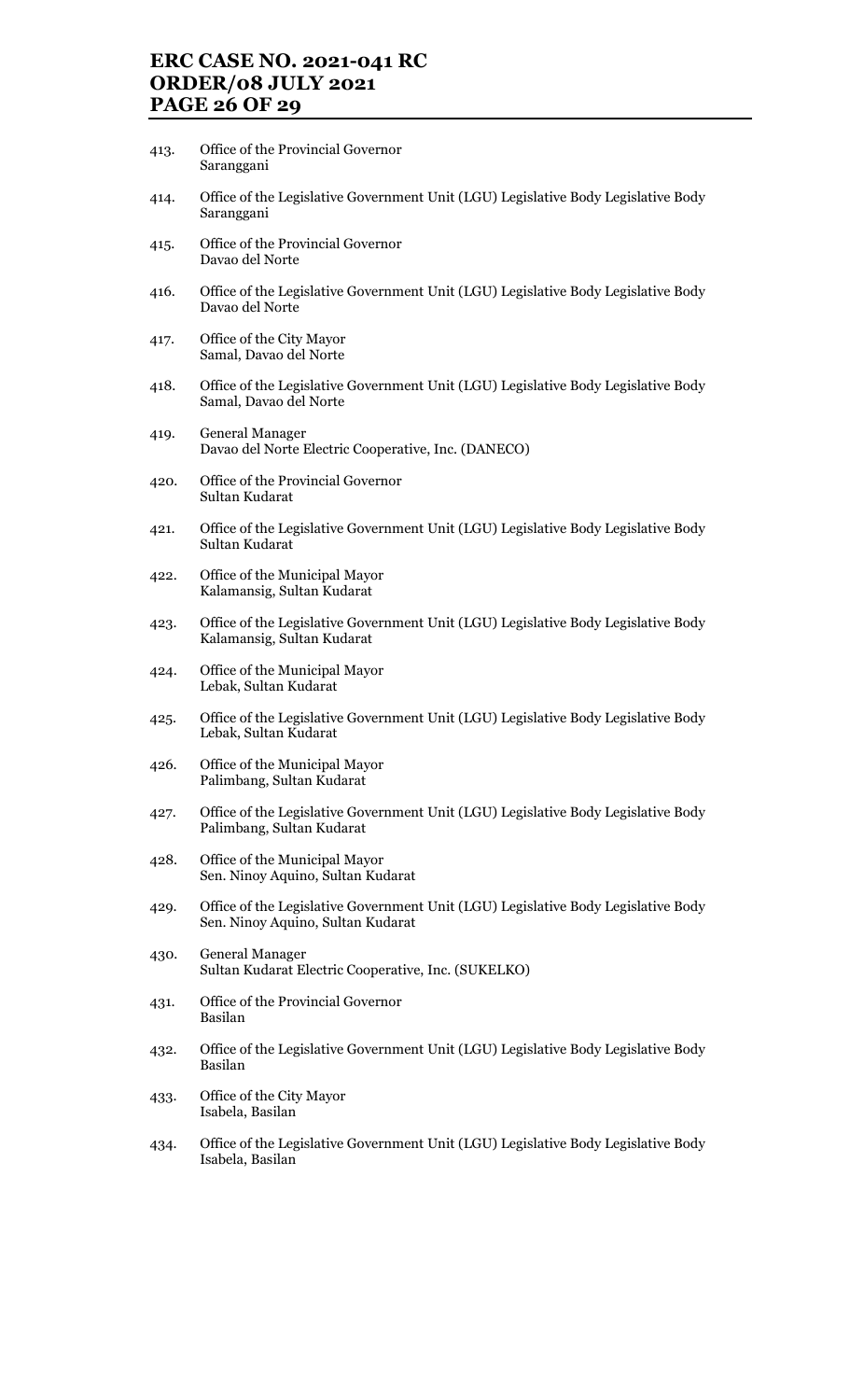# ERC CASE NO. 2021-041 RC ORDER/08 JULY 2021 PAGE 27 OF 29

- 435. Office of the Provincial Governor Sulu
- 436. Office of the Legislative Government Unit (LGU) Legislative Body Legislative Body Sulu
- 437. Office of the Municipal Mayor Jolo, Sulu
- 438. Office of the Legislative Government Unit (LGU) Legislative Body Legislative Body Jolo, Sulu
- 439. Office of the Municipal Mayor Luuk, Sulu
- 440. Office of the Legislative Government Unit (LGU) Legislative Body Legislative Body Luuk, Sulu
- 441. Office of the Municipal Mayor Siasi, Sulu
- 442. Office of the Legislative Government Unit (LGU) Legislative Body Legislative Body Siasi, Sulu
- 443. Office of the Municipal Mayor Bangulngi (Tongkil), Sulu
- 444. Office of the Legislative Government Unit (LGU) Legislative Body Legislative Body Bangulngi (Tongkil), Sulu
- 445. Office of the Municipal Mayor Hadju Pangalima Tahil (Marungas), Sulu
- 446. Office of the Legislative Government Unit (LGU) Legislative Body Legislative Body Hadju Pangalima Tahil (Marungas), Sulu
- 447. Office of the Municipal Mayor Lugus, Sulu
- 448. Office of the Legislative Government Unit (LGU) Legislative Body Legislative Body Lugus, Sulu
- 449. Office of the Municipal Mayor Pangutaran, Sulu
- 450. Office of the Legislative Government Unit (LGU) Legislative Body Legislative Body Pangutaran, Sulu
- 451. Office of the Municipal Mayor Pata, Sulu
- 452. Office of the Legislative Government Unit (LGU) Legislative Body Legislative Body Pata, Sulu
- 453. Office of the Municipal Mayor Tapul, Sulu
- 454. Office of the Legislative Government Unit (LGU) Legislative Body Legislative Body Tapul, Sulu
- 455. General Manager Sulu Electric Cooperative, Inc. (SULECO)
- 456. General Manager Siasi Electric Cooperative, Inc. (SIASELCO)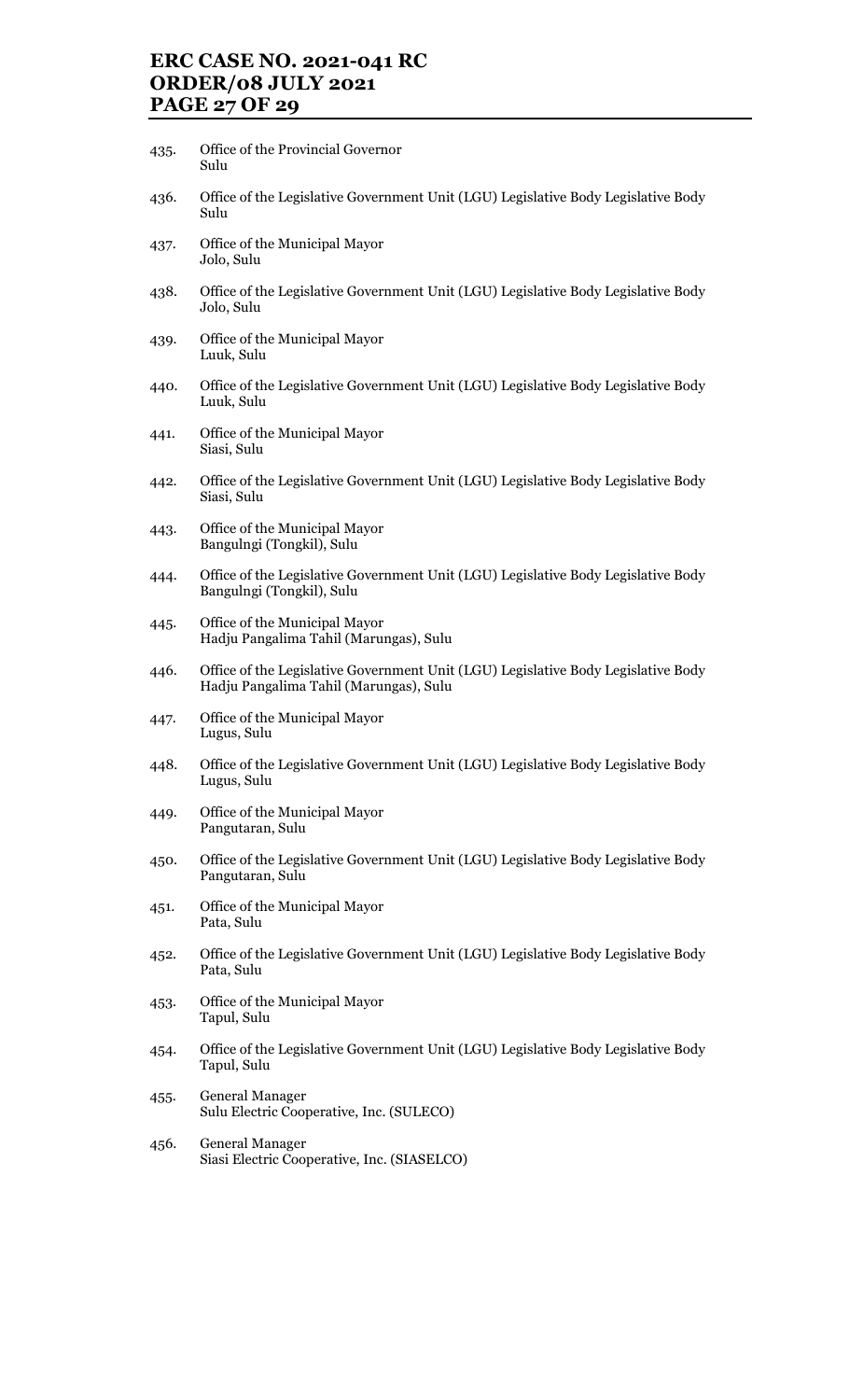## ERC CASE NO. 2021-041 RC ORDER/08 JULY 2021 PAGE 28 OF 29

- 457. Office of the Provincial Governor Tawi-tawi
- 458. Office of the Legislative Government Unit (LGU) Legislative Body Legislative Body Tawi-tawi
- 459. Office of the Municipal Mayor Bongao, Tawi-tawi
- 460. Office of the Legislative Government Unit (LGU) Legislative Body Legislative Body Bongao, Tawi-tawi
- 461. Office of the Municipal Mayor Mapun, Tawi-tawi
- 462. Office of the Legislative Government Unit (LGU) Legislative Body Legislative Body Mapun, Tawi-tawi
- 463. Office of the Municipal Mayor Pangalima Sugala, Tawi-tawi
- 464. Office of the Legislative Government Unit (LGU) Legislative Body Legislative Body Pangalima Sugala, Tawi-tawi
- 465. Office of the Municipal Mayor Simunul, Tawi-tawi
- 466. Office of the Legislative Government Unit (LGU) Legislative Body Legislative Body Simunul, Tawi-tawi
- 467. Office of the Municipal Mayor Sitangkai, Tawi-tawi
- 468. Office of the Legislative Government Unit (LGU) Legislative Body Legislative Body Stitangkai, Tawi-tawi
- 469. Office of the Municipal Mayor Tandubas, Tawi-tawi
- 470. Office of the Legislative Government Unit (LGU) Legislative Body Legislative Body Tandubas, Tawi-tawi
- 471. Office of the Municipal Mayor Sapa-sapa, Tawi-tawi
- 472. Office of the Legislative Government Unit (LGU) Legislative Body Legislative Body Sapa-sapa, Tawi-tawi
- 473. Office of the Municipal Mayor South Ubian, Tawi-tawi
- 474. Office of the Legislative Government Unit (LGU) Legislative Body Legislative Body South Ubian, Tawi-tawi
- 475. General Manager Tawi-tawi Electric Cooperative, Inc. (TAWELCO)
- 476. General Manager Cagayan de Sulu Electric Cooperative, Inc. (CASELCO)
- 477. Office of the Provincial Governor Dinagat Islands
- 478. Office of the Legislative Government Unit (LGU) Legislative Body Legislative Body Dinagat Islands